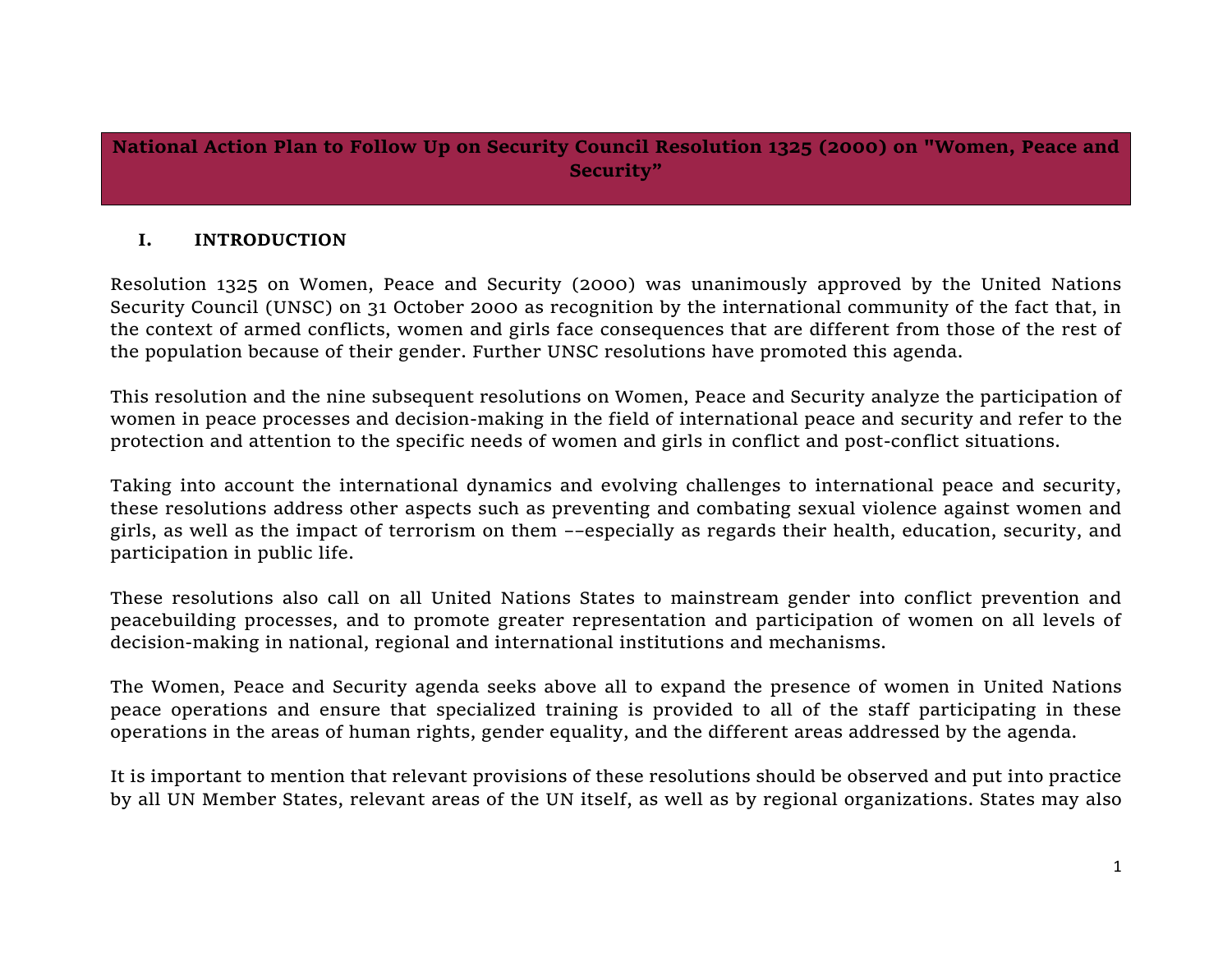submit voluntary commitments to accelerate the implementation of such an agenda. In the case of Mexico, the following commitments were presented in 2019:

- i) Peacekeeping: Mexico will deploy a greater number of female personnel as military officers and observers in the UN Peace Operations, duly trained according to the Organization's standards. The Mexican Joint Training Center for Peacekeeping Operations (CECOPAM) has begun to provide courses on gender and the Women, Peace and Security agenda for military and police personnel to be deployed in the near future to UN Peace Operations.
- ii) Security Sector: In cooperation with international organizations, Mexico will develop training on human rights and gender responsiveness for the armed forces personnel and mainly within the framework of the National Guard.

In addition to the commitments assumed by Mexico, our country has supported the consolidation and strengthening of the architecture of gender equality and human rights of women and girls in the United Nations System, emphasizing the need for mainstreaming gender equality in the stages of peace prevention, maintenance, and consolidation, as well as post-conflict reconstruction.

Our country has highlighted the importance of mainstreaming gender and gender equality, and promoting the participation of women in United Nations Peace Operations —including Peacekeeping Operations and Special Political Missions— as well as in humanitarian aid and assistance; the prevention of violent extremism that can lead to terrorism; disarmament, demobilization, and reintegration; non-proliferation and arms control; preventing and combating illicit trafficking in small arms; measures to reform the security sector; and strengthening institutions and the rule of law, in particular in the organization of electoral processes.

## **II. RATIONALE**

Peace and security are a priority of the Mexican Government's domestic and international policy.

Mexico will continue to promote the strengthening of multilateralism with a transformative vision and direction, in which the well-being of the people is a priority element of its domestic and international policy.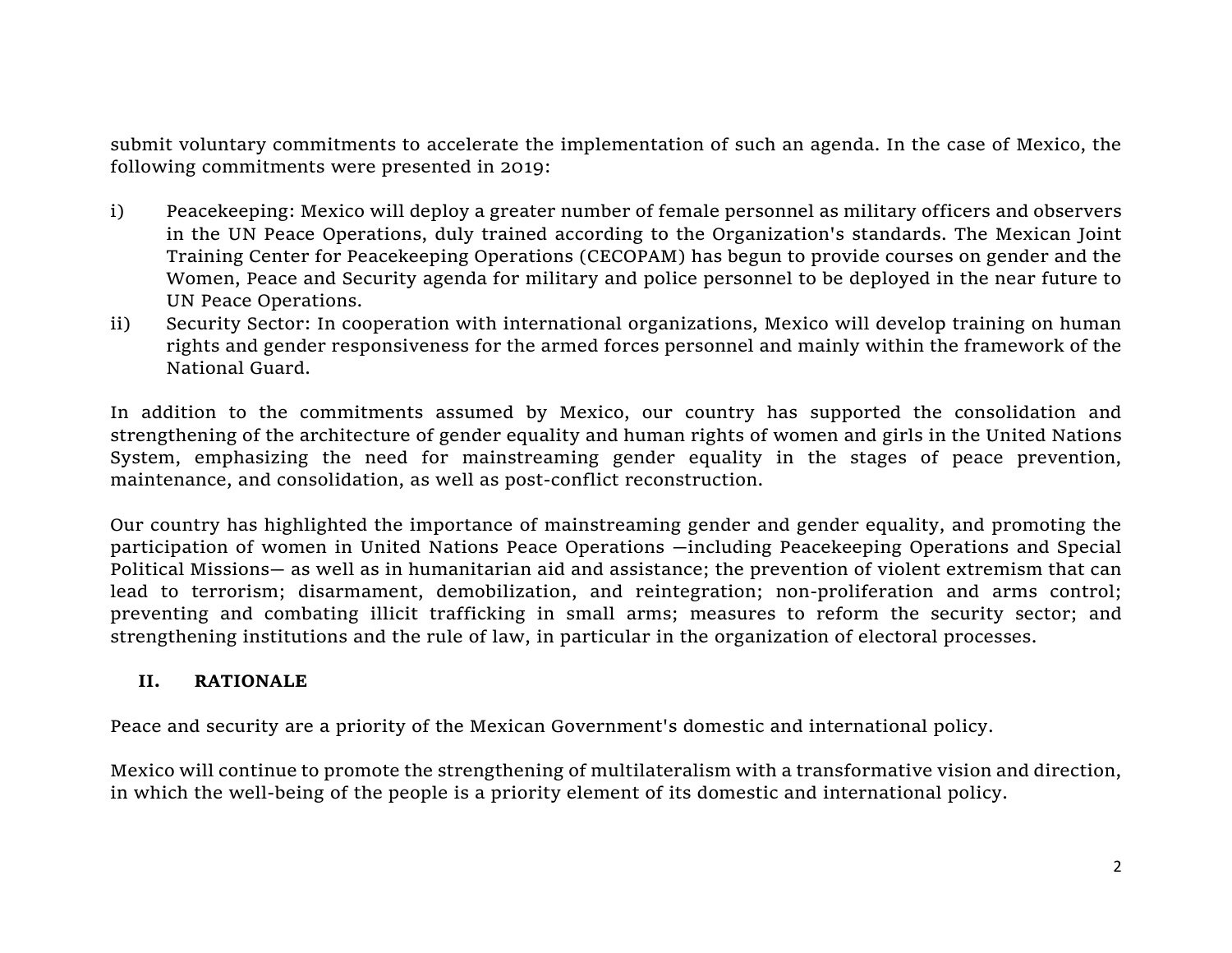Our country's Feminist Foreign Policy, adopted in January 2020, aims to guide government actions to reduce and eliminate gender differences, gaps, and inequalities in order to build a more just and prosperous society.

This policy seeks to mainstream a human rights and gender approach into all areas of Mexican foreign policy; to make visible the contribution of women to foreign policy and to concrete actions that have an impact on the gender foreign agenda, such as the Women, Peace and Security agenda; and to prioritize actions that have a high impact both on the global and national levels.

For Mexico, gender equality and the human rights of women and girls are essential conditions, not only for the achievement of international peace and security, but also for sustainable development and peace.

Mexico actively participates in the Group of Friends of Women, Peace and Security and in the Women, Peace and Security Focal Points Network, which are intergovernmental initiatives to share experiences and good practices, and to promote joint international efforts for the fulfillment of this agenda.

Mexico gives priority to preventive approaches that seek to protect the population, guarantee the human rights of all people —particularly groups in vulnerable situations— and collaborate with society in the search for solutions to conflicts and the prevention of violence.

Various actions have been carried out to this end, including the construction of safe and peaceful environments for women and girls through efforts that include strengthening normative frameworks, strengthening women's leadership in building peace and security, and promoting the transformation of behaviors and socio-cultural norms to foster a culture of peace, among others.

It should be noted that Mexico has a solid normative and public policy framework aimed at guaranteeing gender equality and accelerating women's empowerment in all areas (see Annex 1), including the security sector and their participation in efforts aimed at peacekeeping and sustainable peace.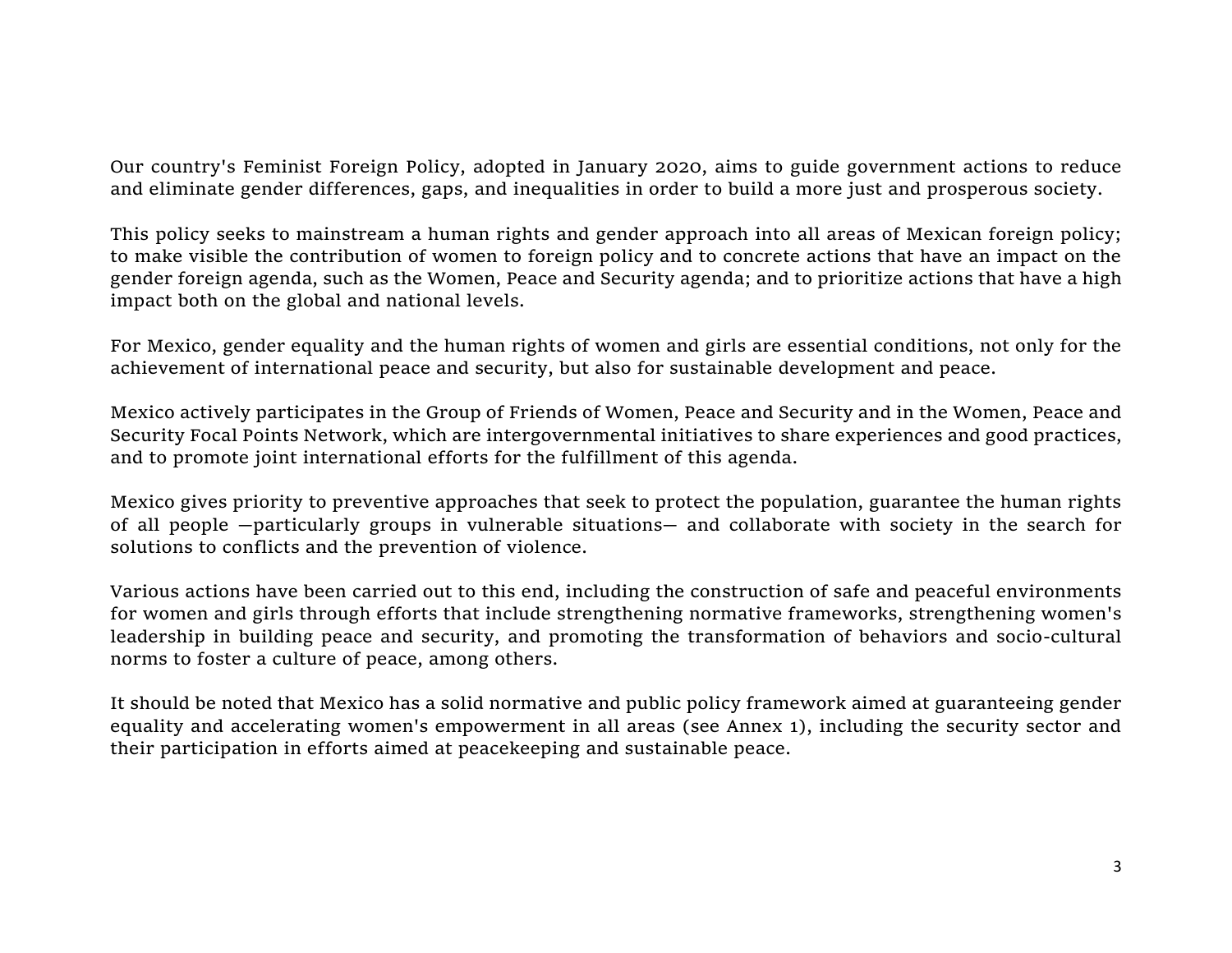In light of the above, it has been decided to adopt the first **National Action Plan to Follow Up on Security Council Resolution 1325 on "Women, Peace and Security" (NAP-1325)**, as a tool that will allow us to articulate and strengthen the actions of the competent institutions to advance this agenda in a decisive manner.

It is important to point out that the focus of Resolution 1325 (2000) and that of subsequent Security Council resolutions on Women, Peace and Security is of a wide scope and not restricted to conflict or post-conflict situations. Also, we should underline that the dissemination of International Humanitarian Law is relevant in times of peace, one of the reasons why Mexico developed this National Action Plan.

Likewise, and in light of the 20th anniversary in 2020 of the adoption of Resolution 1325 (2000) on Women, Peace and Security, as well as the 25th anniversary of the Beijing Declaration and Platform for Action, the Government of Mexico presents this Plan to undertake concrete actions that will allow for the mainstreaming of gender in all prevention, maintenance, and peace consolidation efforts. The latter is a result of the obligations assumed by the Mexican State before the United Nations, as well as with its commitments under international instruments in this area (*See Annex 2*).

The NAP-1325 will promote communication and dissemination strategies on gender equality and women's human rights, as well as the importance of women's participation in security actions and in the promotion and construction of peace.

Finally, this Plan will address the recommendations of the Committee on the Elimination of Discrimination against Women (CEDAW Committee), in particular the one referring to the adoption of a national plan of action on women's participation in security tasks.

## **III. PURPOSE AND STRUCTURE.**

The main purpose of this National Plan of Action is to promote the substantive participation of women as real and effective actors in conflict prevention at all levels and in the efforts of the United Nations for the maintenance, reconstruction, and consolidation of peace. This includes pre-deployment training in the field of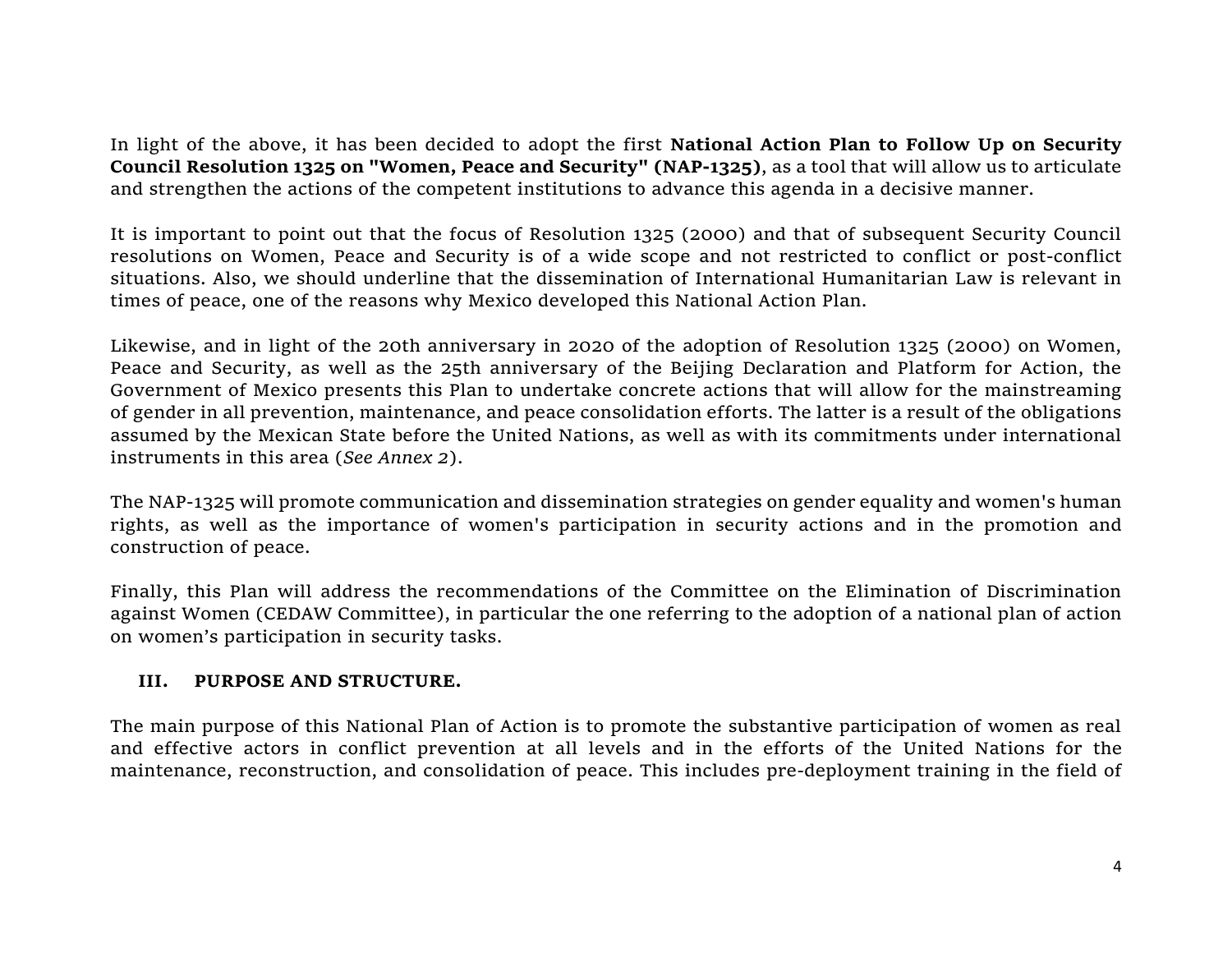Peace Operations, as well as in efforts for humanitarian assistance, disarmament, reintegration and arms control; attention to sexual and gender-based violence, strengthening of institutions and the rule of law.

The Government of Mexico recognizes women as peacebuilders due to their participation in national peace processes in which, at the local level, they have become fundamental in the reconstruction of the social fabric. Their mediation, their role in the establishment of community dialogues, and their contributions in the fight against structural violence in our country has turned women's permanent participation as multipliers of peace processes into a priority at the national level.

The NAP-1325 has been structured considering the four areas indicated in the reports of the United Nations Secretary General: Prevention, Participation, Protection, and Relief and Recovery.

The critical path for the implementation of NAP-1325 includes ten strategic objectives, lines of action, activities, indicators, and goals, which are an integral part of it (see Annex 3).

The structure of the Plan allows each of the proposed activities to be worked on by the Mexican Government's agencies in accordance with their areas of competence and at the same time to ensure inter-institutional coordination and periodic evaluation of the goals to be achieved. The structure and scope of the NAP-1325 will be reviewed three years after its adoption.

Likewise, the active participation of international organizations, academia, civil society, and other actors in the actions contemplated in the NAP-1325 will be promoted.

## **IV. THEMATIC AREAS AND OBJECTIVES**

## 1. PREVENTION

It consists of mainstreaming gender into all activities and strategies for conflict prevention, peacekeeping, and peacebuilding; creating effective mechanisms and institutions for early warning; and strengthening measures to prevent gender-based violence against women and girls, particularly the various forms of sexual violence.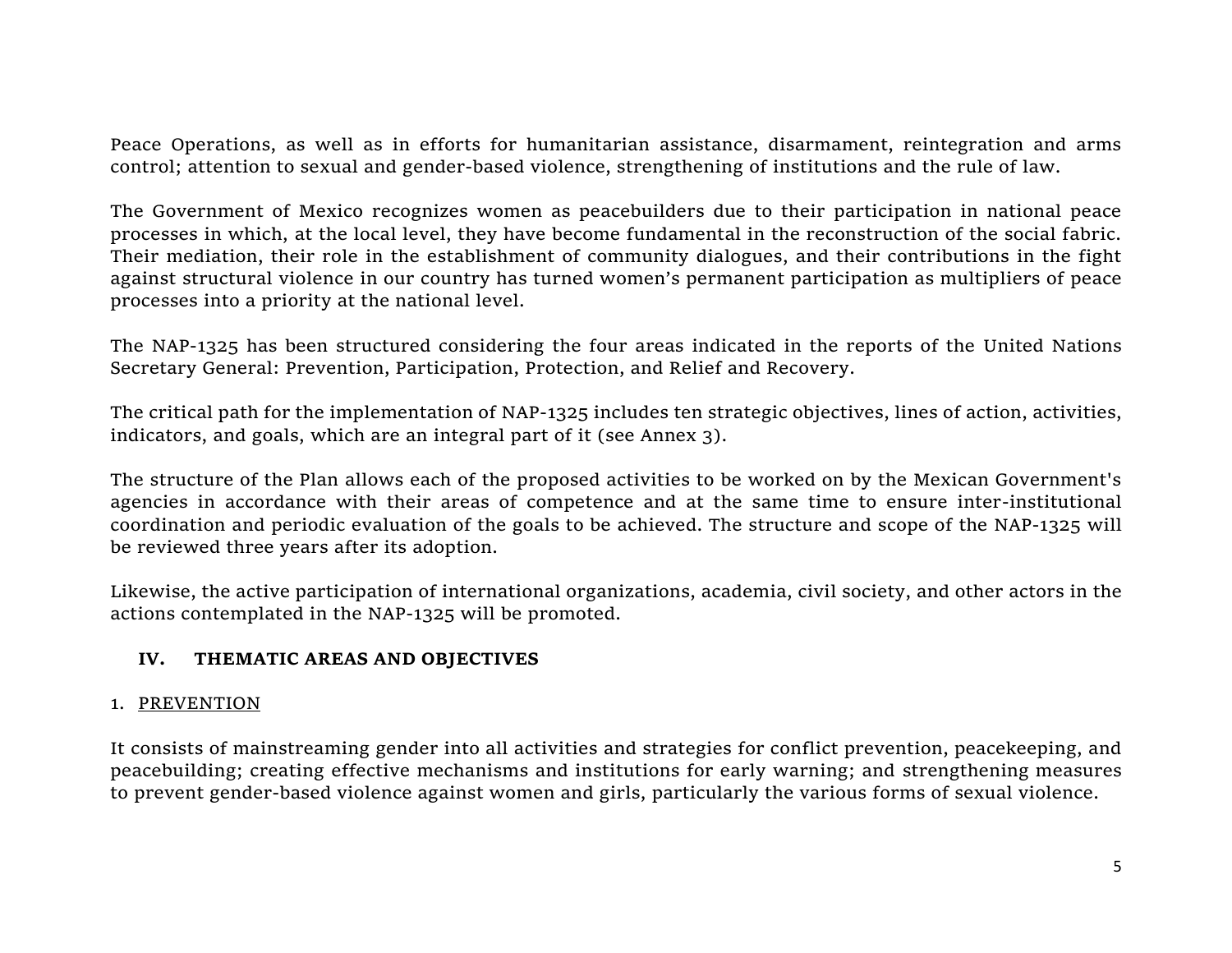| <b>Objectives</b>                    | Lines of action                                                          |  |  |
|--------------------------------------|--------------------------------------------------------------------------|--|--|
| 1.- Disseminate and raise awareness  | 1.- Design and implement a dissemination campaign on the role of         |  |  |
| police<br>military<br>and<br>among   | women and gender perspective in United Nations Peace Operations.         |  |  |
| personnel about the role of women    |                                                                          |  |  |
| in conflict prevention and peace     |                                                                          |  |  |
| processes.                           |                                                                          |  |  |
| 2. Promote gender mainstreaming      | 1. Train public officials, particularly at the municipal level, on the   |  |  |
| among the institutions responsible   | meaning of gender-responsive peace<br>processes<br>women's<br>and        |  |  |
| for peacekeeping and security in     | empowerment.                                                             |  |  |
| Mexico, particularly at the local    | 2. Promote actions to improve public spaces based on an approach of safe |  |  |
| level.                               | cities for women.                                                        |  |  |
| Mainstream<br>into<br>gender<br>3.   | 1. Promote the training of police institutions in the prevention of      |  |  |
| peacebuilding<br>and<br>security     | violence against women and girls, in particular sexual and gender-based  |  |  |
| processes in the national territory. | violence, all from a gender and intercultural perspective.               |  |  |
|                                      | 2.- To create police specialized in the prevention, investigation and    |  |  |
|                                      | prosecution of crimes of violence against women for the deployment of    |  |  |
|                                      | Gender Missions: "Women, peace, and security"                            |  |  |

## 2. PARTICIPATION

It consists of promoting and ensuring the active and meaningful participation of women in all peace processes and their representation on all levels of decision-making related to conflict prevention, management, and resolution. It also provides for the recruitment and appointment of women to senior positions in the United Nations and in peacekeeping forces, particularly as military, police, and civilian personnel.

| <b>Objectives</b> | Lines of action                                                                                |
|-------------------|------------------------------------------------------------------------------------------------|
| Enhance           | the substantive   1.- Specialization of CECOPAM as a pre-deployment training center on $\vert$ |
|                   | participation and pre-deployment gender and the Women, Peace and Security Agenda.              |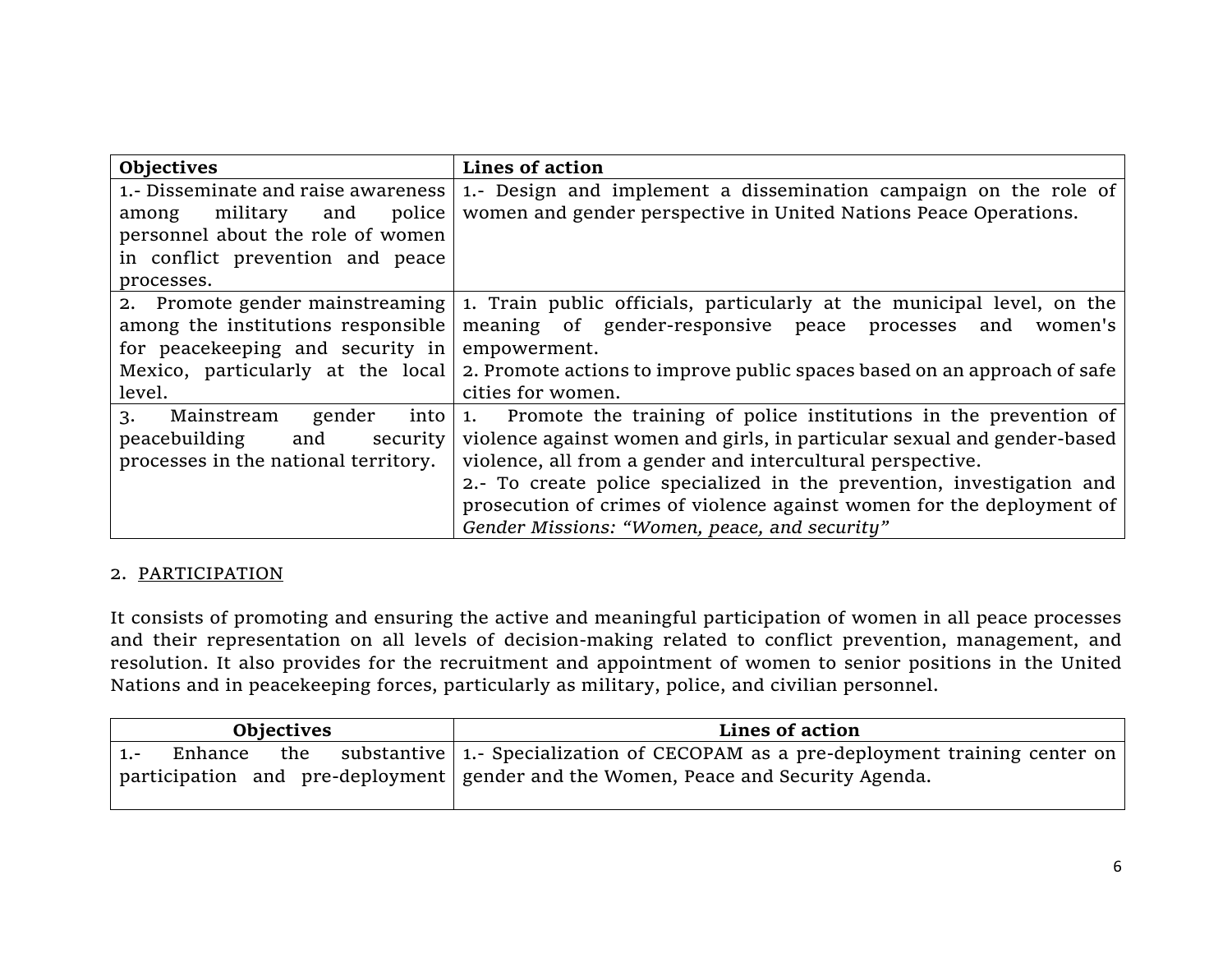| training of women in uniform in           | 2.- Strengthen the pre-deployment training of women in the military and    |
|-------------------------------------------|----------------------------------------------------------------------------|
| United Nations Peace Operations.          | police fields, as well as in the United Nations Peace Operations.          |
| substantive<br>Ensure<br>the<br>$2. -$    | 1.- Increase the number of nominations of women in uniform for vacant      |
| participation of women in uniform         | positions in United Nations Operations, as well as for senior positions at |
| in Peace Operations.                      | United Nations Headquarters.                                               |
|                                           |                                                                            |
|                                           | 2.- Advance the identification of barriers to ensure substantive           |
|                                           | participation of women in uniform in United Nations Peace Operations.      |
| creation<br>Promote<br>the<br>$3 -$<br>0f |                                                                            |
|                                           | 1.- Promote the creation of networks of women peacemakers in the           |
| networks of women peacemakers.            | national territory.                                                        |
|                                           |                                                                            |
|                                           | 2.- Exchange experiences and good practices derived from the               |
|                                           | participation of women in the implementation of local peacebuilding        |
|                                           | strategies.                                                                |
| 4.-. Promote the gender perspective       | 1. In accordance with the Feminist Foreign Policy, promote an active       |
| and the empowerment of women in           | and substantive participation of women in relevant multilateral forums     |
| multilateral<br>efforts<br>for            | on international peace and security, including the prevention and          |
| international peace and security,         | combat of violent extremism that can lead to terrorism, disarmament,       |
| including peace processes<br>and          | non-proliferation and arms control, among others.                          |
| mediation efforts, the prevention         |                                                                            |
|                                           |                                                                            |
| and combating of violent extremism        | 2.- Present proposals and initiatives on gender equality and the           |
| that can lead to terrorism, as well as    | empowerment of women in relevant United Nations documents in the           |
| in disarmament, non-proliferation,        | areas of international peace and security, including mediation efforts, as |
| and arms control.                         | well as preventing and combating violent extremism that can lead to        |
|                                           | terrorism, disarmament, non-proliferation, and arms control, among         |
|                                           | others.                                                                    |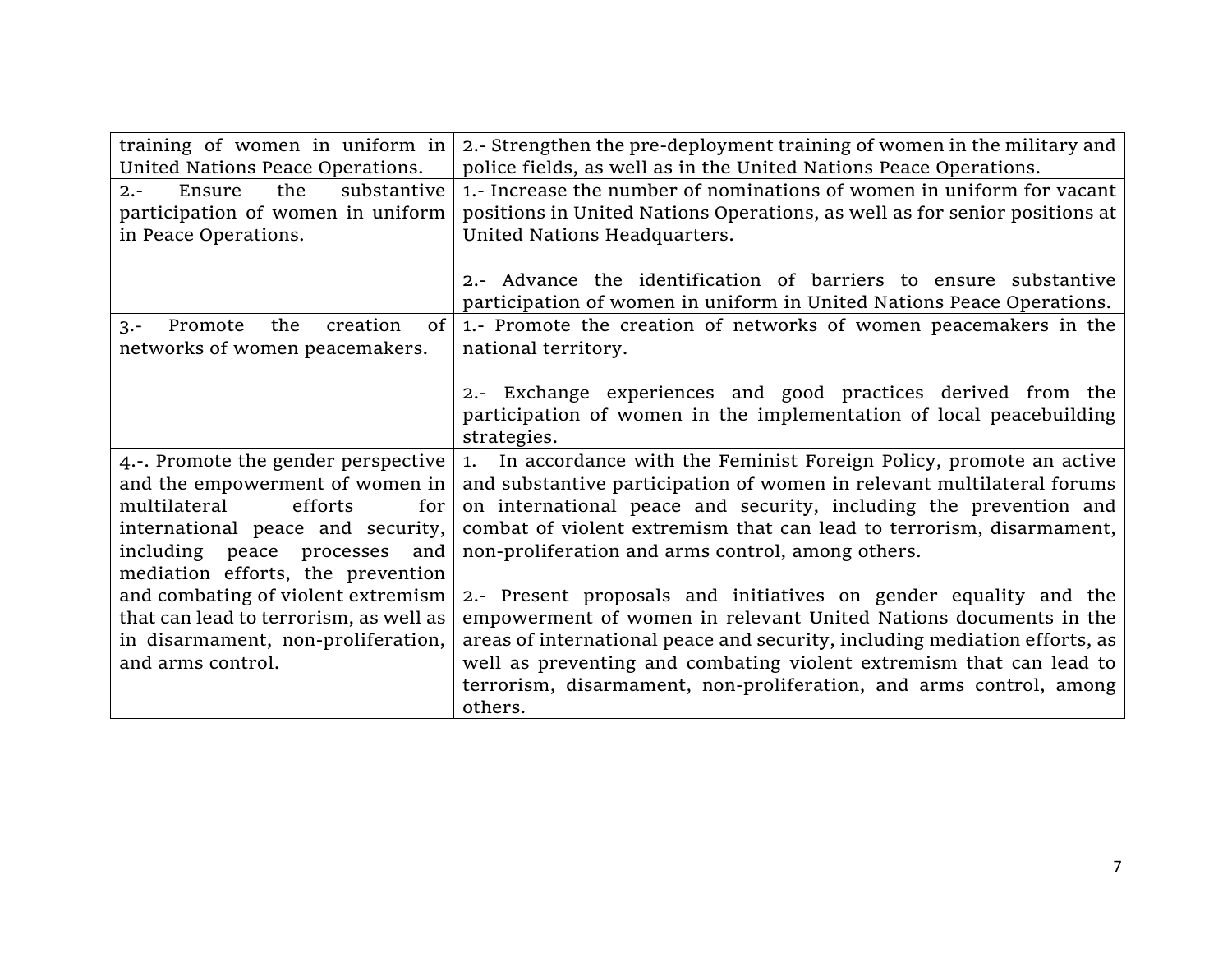## 3. PROTECTION

It consists of strengthening and expanding measures to guarantee the security, physical and mental integrity, health —including sexual and reproductive health and rights— wellbeing, economic security, and dignity of women and girls; promotion and protection of their human rights, mainstreaming gender in the institutions that participate in United Nations peace operations, as well as in the prevention and post-conflict processes.

| <b>Objectives</b>                    | Lines of action                                                                                                |
|--------------------------------------|----------------------------------------------------------------------------------------------------------------|
|                                      | 1.- Incorporate the protection of the $\vert$ 1.- Strengthen comprehensive training in human rights and gender |
| human rights of women and girls      | equality for staff taking part in peace operations, including in the areas                                     |
| and mainstream gender in the         | of prevention and care of sexual and gender-based violence in conflict                                         |
| institutions that participate in     | and post-conflict situations.                                                                                  |
| Peace Operations.                    |                                                                                                                |
| Continue<br>promoting<br>$2. -$      | the   1.- Promote training and full implementation of the United Nations zero                                  |
| observance of the United Nations     | tolerance policy to prevent and respond to sexual exploitation and                                             |
| zero tolerance policy to prevent and | abuse by the Organization's staff.                                                                             |
| respond to sexual exploitation and   |                                                                                                                |
| abuse.                               |                                                                                                                |
|                                      |                                                                                                                |

## 4. RELIEF AND RECOVERY

It consists of promoting women's equal access to and participation in both aid distribution and humanitarian assistance mechanisms and services, particularly those related to the specific needs of women and girls in all recovery, humanitarian assistance, and peacebuilding efforts.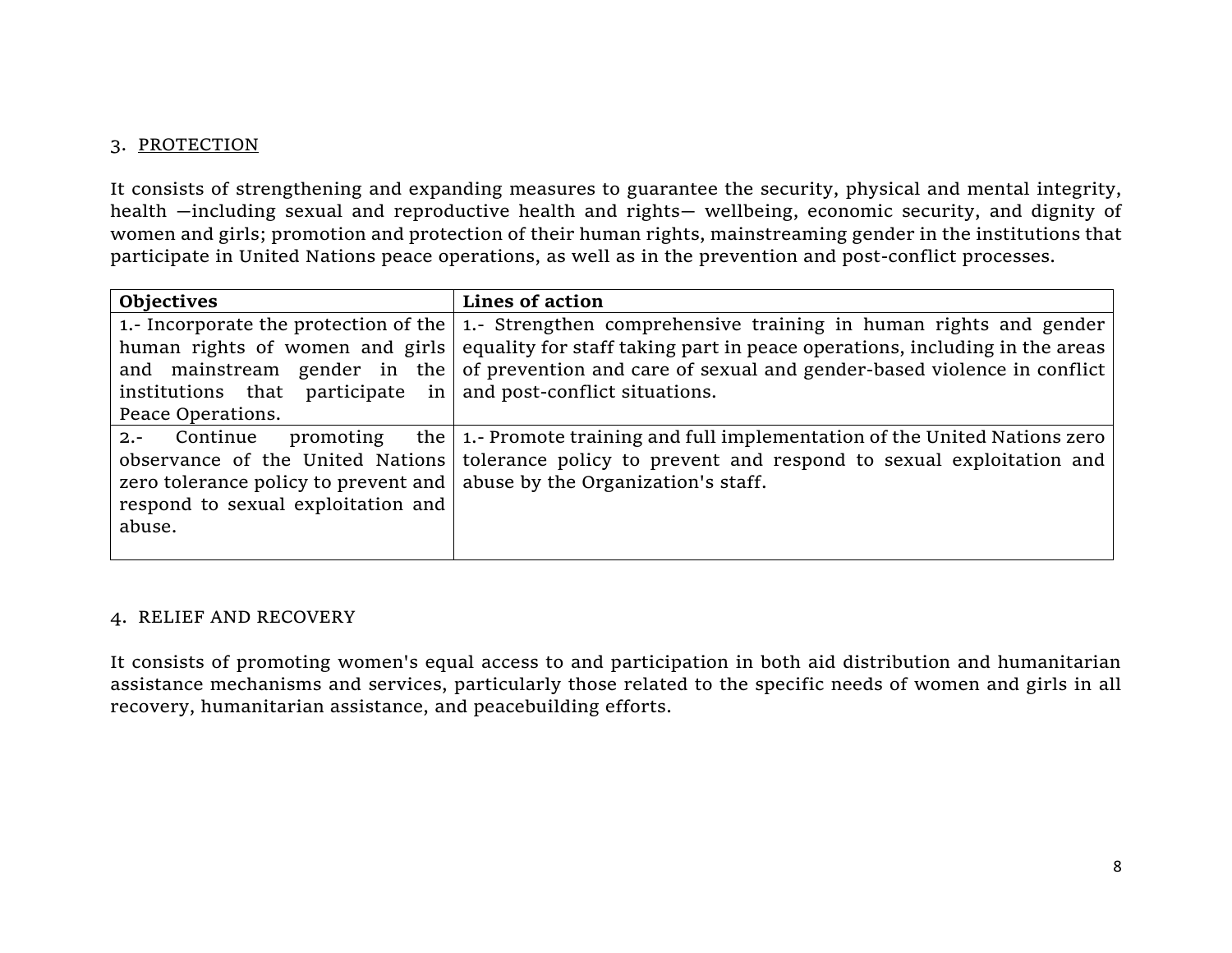| Objectives     | Lines of action                                                                                                 |
|----------------|-----------------------------------------------------------------------------------------------------------------|
|                | 1.- Support gender mainstreaming 1.- Promote $-$ in the United Nations and other relevant multilateral          |
|                | in aid and humanitarian assistance   forums— efforts to mainstream gender and the role of women in              |
|                | efforts, as well as in post-conflict $\vert$ multilateral humanitarian assistance and peacebuilding strategies. |
| peacebuilding. |                                                                                                                 |

## **V. COORDINATION AND MONITORING.**

The coordination of the observance of the present NAP-1325 will be responsibility of an Inter-Agency Group that will rely on the Working Group of Peacekeeping Operations, and will be conformed by representatives of the Secretariats of Foreign Affairs, National Defense, Navy, Security and Citizen Protection and by the National Institute of Women (INMUJERES), as well as other relevant agencies.

For the monitoring and evaluation of the NAP-1325, the Inter-Secretariat Working Group will have the following tasks:

- Carry out the general planning of the activities pledged for the fulfillment of the NAP-1325.
- Require the necessary information for monitoring compliance with the Plan.
- Prepare an annual report on the development and compliance with the NAP-1325.
- Follow up the progress of the institutional commitments.
- Review and update the contents of the Plan in light of the evolution of the Women Peace and Security Agenda.
- Review and update the indicators of the NAP-1325.

- Ensure dialogue with other relevant institutions and establish mechanisms with international organizations, academia, civil society and other actors for the implementation of the lines of action.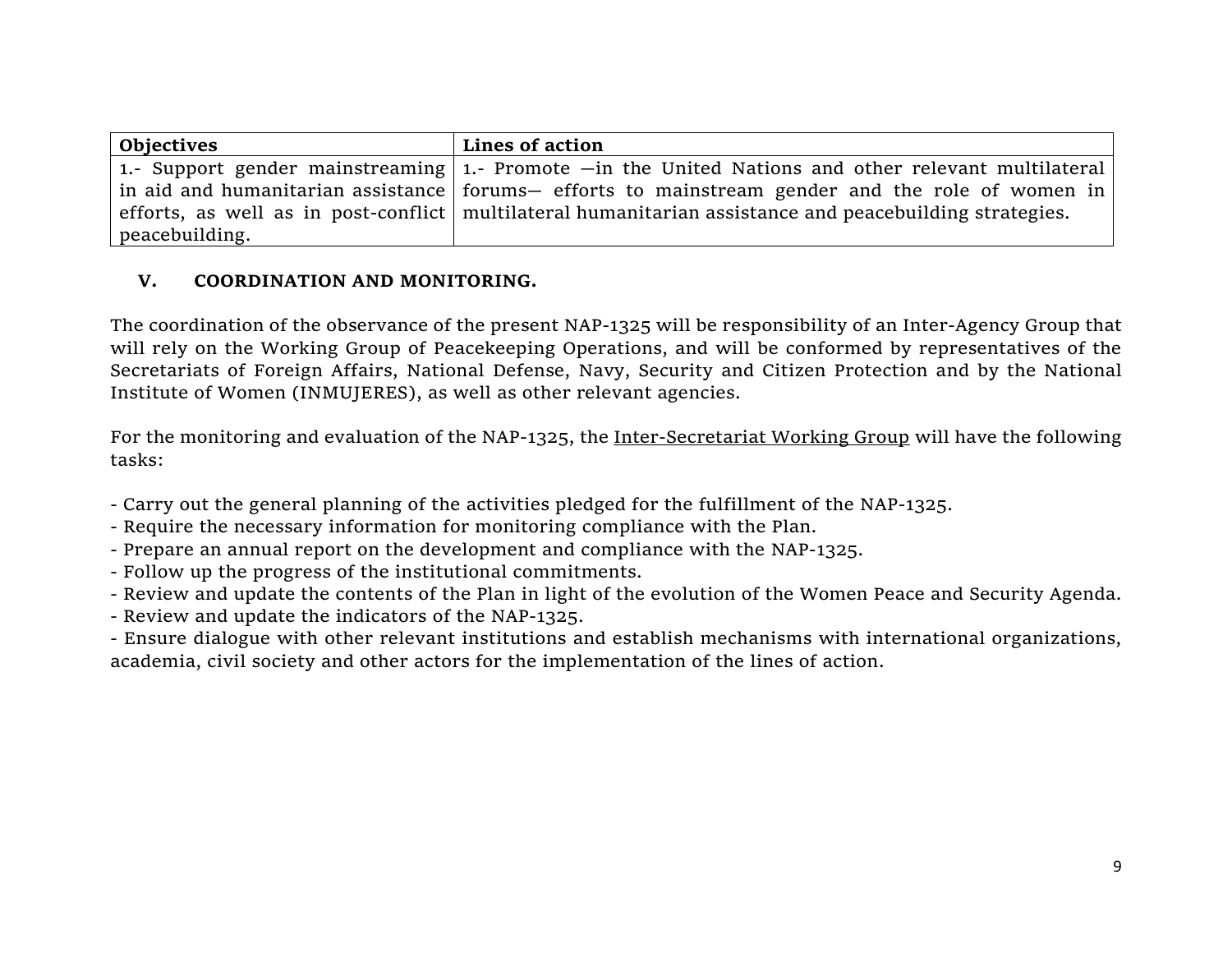## **VI. FINANCING.**

Each coordinating institution must carry out the activities contemplated in the NAP-1325 with its own human and financial resources; therefore, in their annual budget, it will be required to program the necessary financial resources for the corresponding activities in accordance with the objectives of the Plan.

Through international cooperation actions, the exchange of experiences will be sought, as well as possible additional resources with strategic partners at the international level.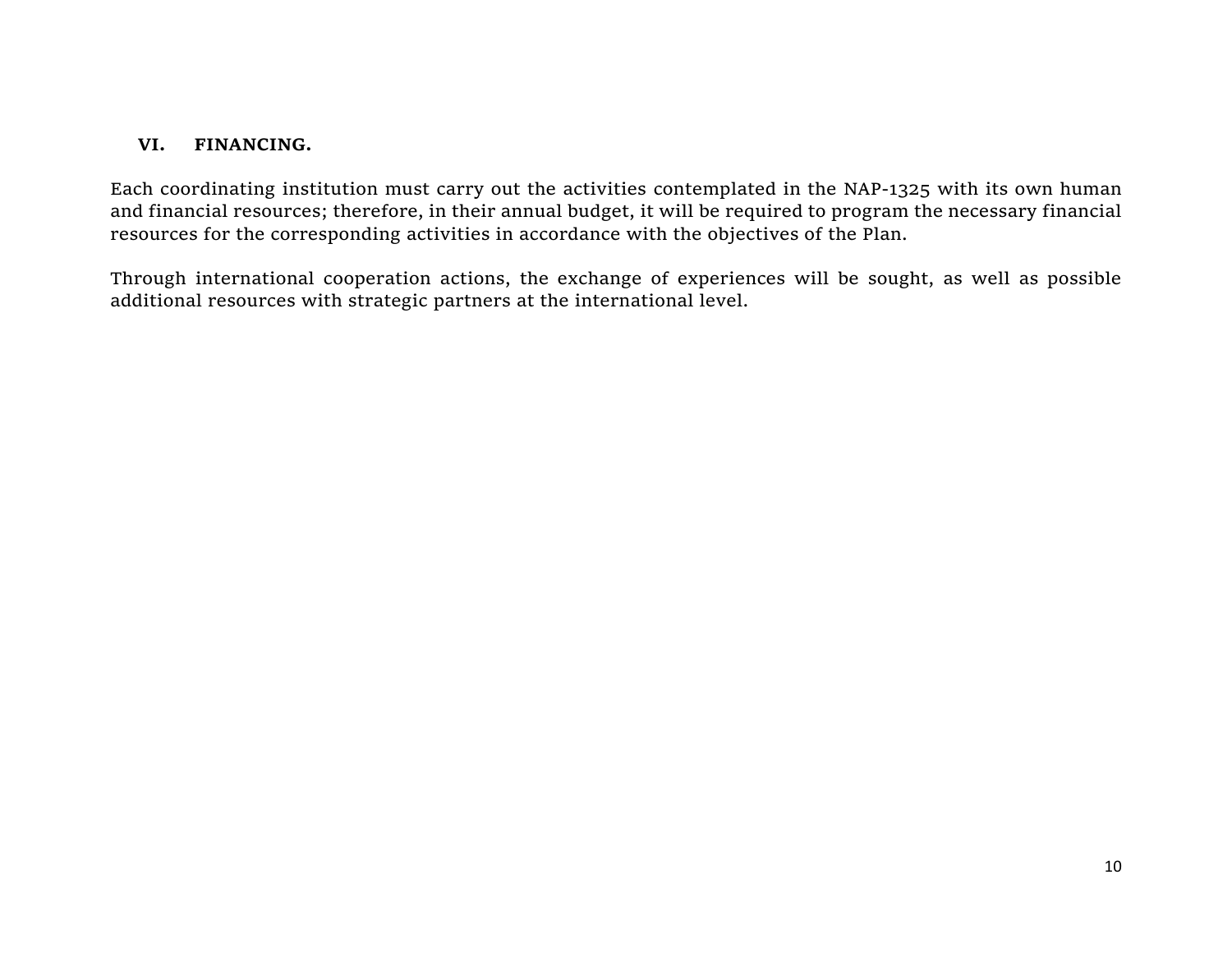#### **ANNEX 1.**

#### **NATIONAL REGULATORY FRAMEWORK**

- a) Political Constitution of the United Mexican States (Article 1, Article 89, Article 133)
- b) National Development Plan 2019-2024
- c) National Program for Equality between Women and Men (2019-2024)
- d) Law of the National Institute for Women
- e) General Law for Equality between Women and Men
- f) General Law on Women's Access to a Life Free of Violence
- g) Protocol for the Prevention, Care, and Punishment of Sexual Harassment and Sexual Molestation (updated in 2020)
- h) Feminist Foreign Policy of Mexico, which was announced by the Ministry of Foreign Affairs in January 2020
- i) Specific actions implemented within the Mexican Armed Forces to promote gender equality and the empowerment of women, particularly the creation of the Observatory for Gender Equality and the Training Center for Human Rights and Gender Equality at the Secretariat of National Defense and the Human Rights Promotion and Protection Unit at the Secretariat of the Navy.
- j) Mexican Standard on Labor Equality and Non-Discrimination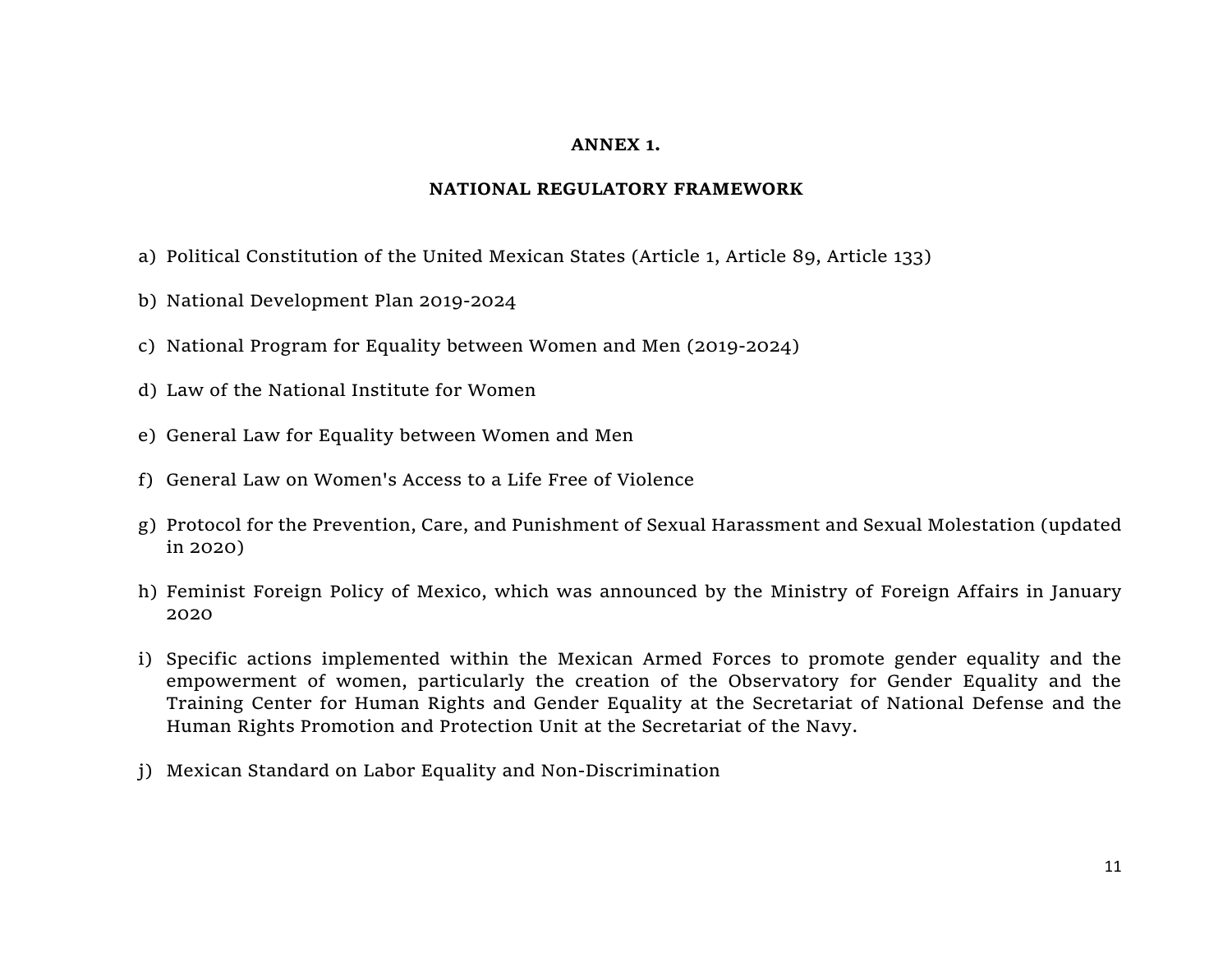- k) Follow-up Mechanism for Cases of Sexual Torture against Women
- l) *Spotlight* Initiative for the Elimination of Violence against Women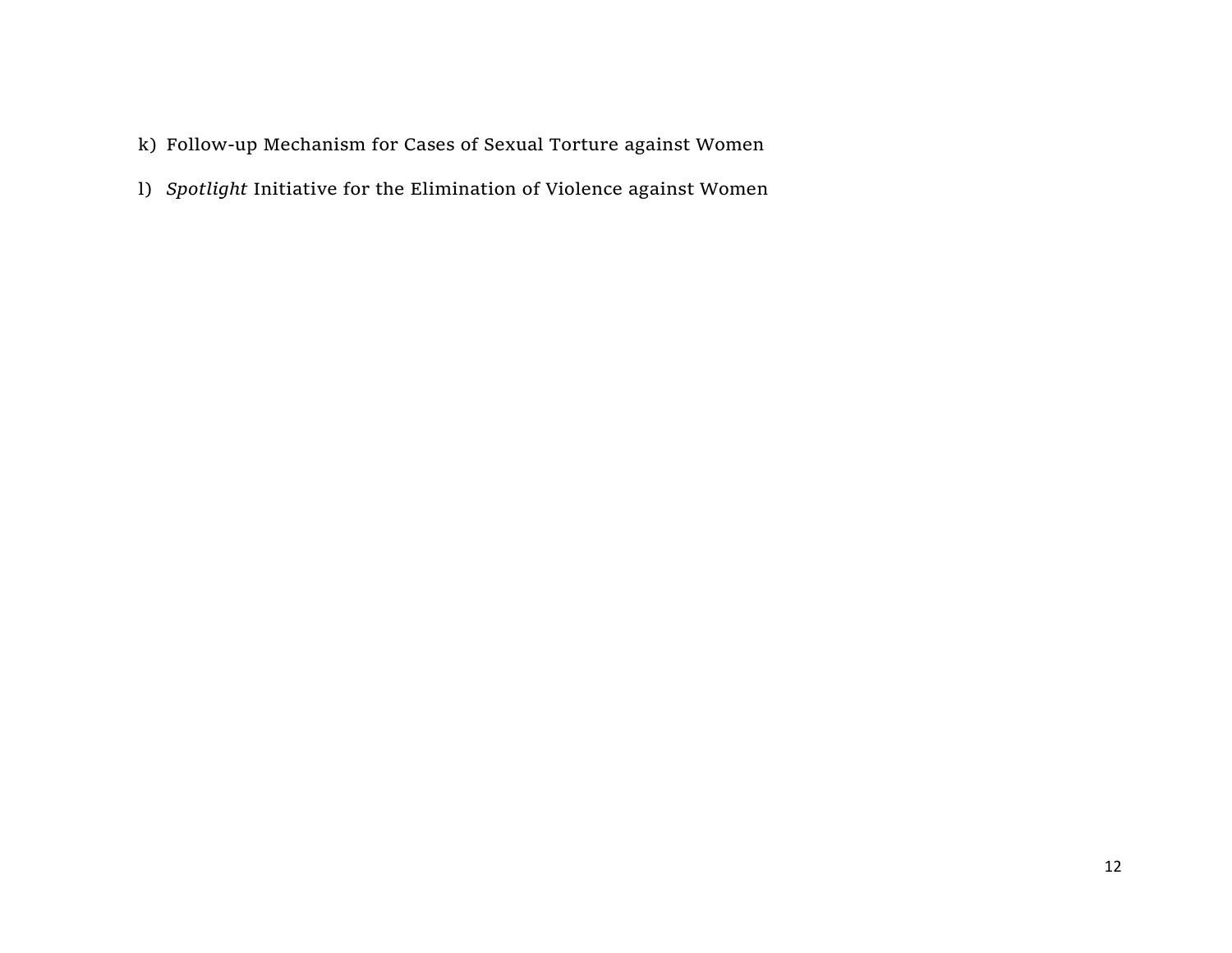#### **ANNEX 2.**

#### **INTERNATIONAL REGULATORY FRAMEWORK**

- a. Charter of the United Nations (1945)
- b. Universal Declaration of Human Rights (1948)
- c. American Convention on Human Rights
- d. Geneva Conventions of 12 August 1949, Additional Protocol I of 1977, and Additional Protocol III of 2005
- e. Convention on the Elimination of All Forms of Discrimination Against Women (1979)
- f. Inter-American Convention on the Prevention, Punishment, and Eradication of Violence Against Women "Belém do Pará Convention" (1994)
- g. Beijing Declaration and Platform for Action (1995)
- h. United Nations Security Council Resolutions on Women, Peace and Security:

**Resolution 1325 (2000**). First resolution to link the experience of women and girls in armed conflict to United Nations peace operations. Focuses on the protection of women in conflict situations. It promotes the participation of women in peace processes, at all levels of decision-making, including both military, police and civilians in peace operations, and local women in peace negotiation and peacebuilding processes.

**Resolution 1820 (2008**). First resolution to recognize sexual violence as a war crime, a crime against humanity or a constitutive act of genocide, calling on parties to armed conflict —including non-State actor— to protect civilians from sexual violence, enforce military discipline and the principle of command responsibility, and prosecute those responsible.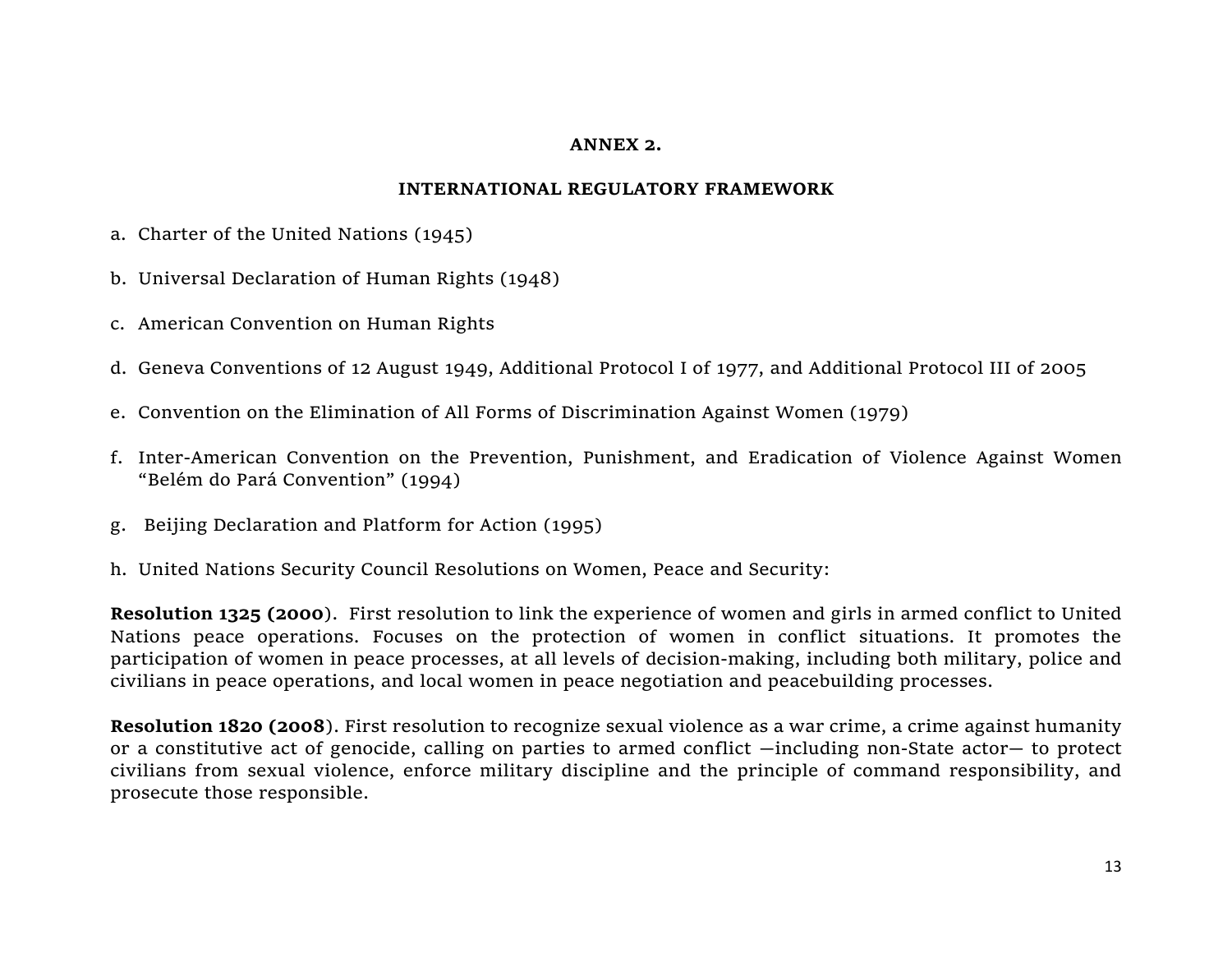**Resolution 1888 (2009**). It provides for the provision by the UN system of a set of measures to implement Resolution 1820 to combat sexual violence and for the prosecution of such violence in criminal courts.

**Resolution 1889 (2009**). It highlights the role of women in peacebuilding and conflict prevention. It emphasizes the increased participation of women in peacekeeping and proposes a series of indicators for monitoring.

**Resolution 1960 (2010**). Establishes a system of accountability to influence the conduct of those who commit crimes and potential perpetrators, including a registry of crimes and agreements on monitoring, analysis and reporting.

**Resolution 2106 (2013**). Promotes measures to prevent and combat impunity for crimes of sexual violence and to create a new culture of deterrence; broadens the conceptual framework of sexual violence, establishing the primary responsibility of states; emphasizes the need to deploy women's protection advisers in peace operations; and highlights the need for a multidimensional strategy to address sexual violence.

**Resolution 2122 (2013**).In addition to reaffirming all of the above resolutions, and emphasizing the importance of the participation of women, including through civil society, in deliberative bodies for the prevention and resolution of conflicts, it recognizes the need for resolution 1325 (2000) to be systematically implemented in its own work and reiterates the intention to convene a high-level review in 2015 to assess progress at the global, regional and national levels.

**Resolution 2242 (2015**). Urges Member States, in the light of the high-level review, to assess their strategies and resource allocation for the implementation of the Women, Peace and Security agenda. Calls upon Member States to continue to integrate the Women, Peace and Security agenda into their strategic plans, such as national action plans and other planning frameworks, with adequate resources. It also calls upon countries with such plans to provide updates on progress in their implementation. Further calls on Member States to increase the integration of their agendas on women, peace and security and on countering terrorism and violent extremism that may lead to terrorism, and to ensure the participation and leadership of women and women's organizations in the development of strategies to counter terrorism and violent extremism that may lead to terrorism.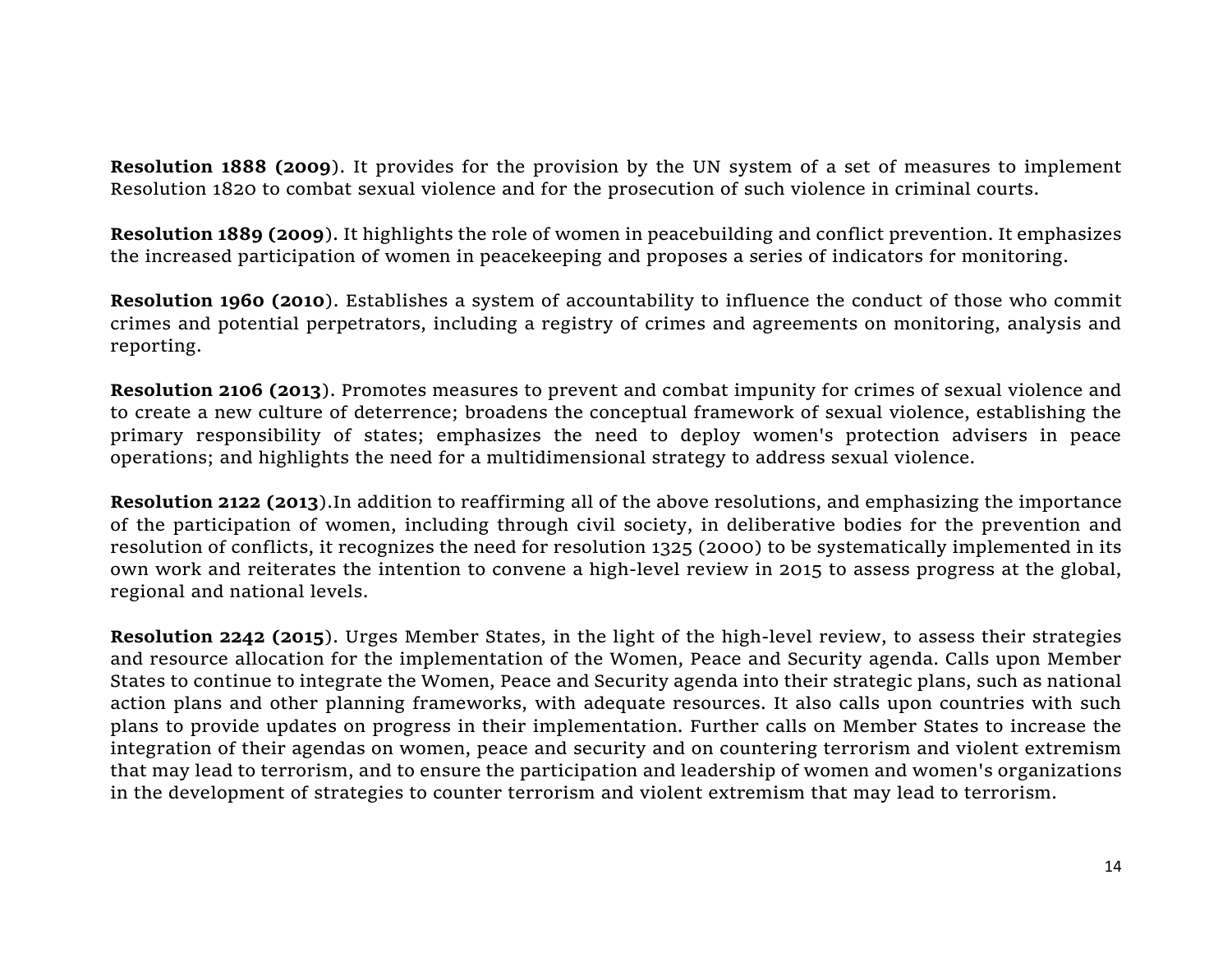**Resolution 2467 (2019**). Encourages national authorities to strengthen legislation to prevent and eliminate sexual violence in conflict and to ensure the accountability of perpetrators. Acknowledges the work of the Informal Expert Group on Women and Peace and Security referred to in resolution 2242 (2015) and expresses its intention to take into account its information, analysis, and recommendations, recognizing the important role of UN Women in this regard; and emphasizes that sexual violence in armed conflict and post-conflict situations and all other aspects of the Women, Peace and Security Agenda should continue to be addressed in that forum.

**Resolution 2493 (2019**). Urges Member States to commit themselves to implementing the Women, Peace and Security Agenda and its priorities by ensuring and promoting the full, equal and meaningful participation of women in all stages of peace processes, including through gender mainstreaming, and to maintain their commitment to increase the number of both civilian and uniformed women in United Nations peacekeeping activities at all levels.

- i. United Nations Human Rights Council resolutions on the elimination of discrimination and violence against women and girls
- j. Goal 5 on Gender Equality of the Sustainable Development Goals
- k. United Nations zero tolerance policy to prevent and respond to sexual exploitation and abuse by the Organization's staff
- l. Voluntary Agreement between the Secretary-General and the Member States of the United Nations on the Elimination of Sexual Exploitation and Abuse, adopted in 2017, to which more than 100 countries, including Mexico, have adhered.
- m. General Recommendation No. 30 of the CEDAW Committee on Women in Conflict Prevention, Conflict and Post-Conflict Situations (2013) The CEDAW Committee recommends that States Parties: (a) ensure that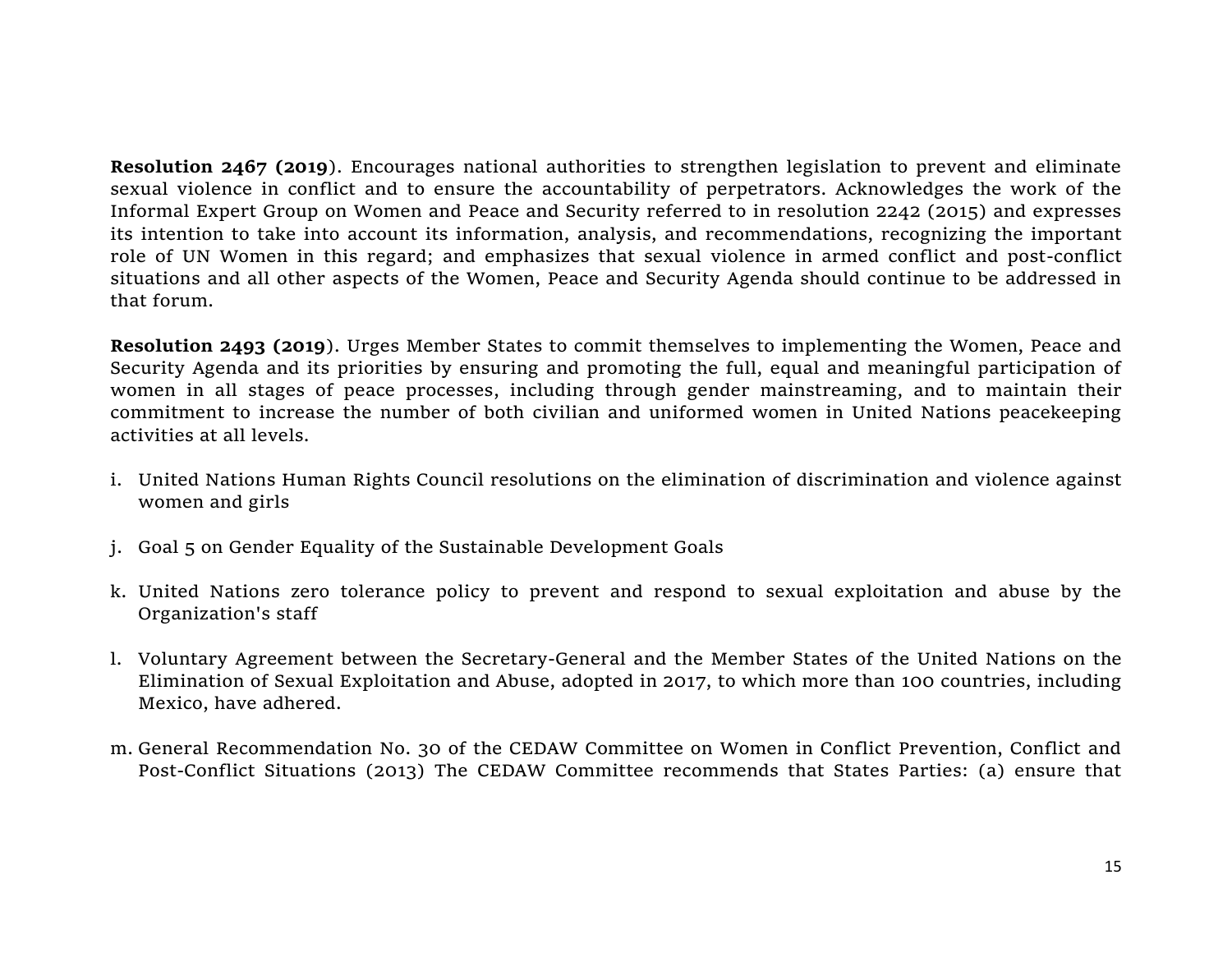national action plans and strategies aimed at implementing Security Council resolution 1325 and subsequent resolutions comply with the Convention and that sufficient budgets are allocated for their implementation.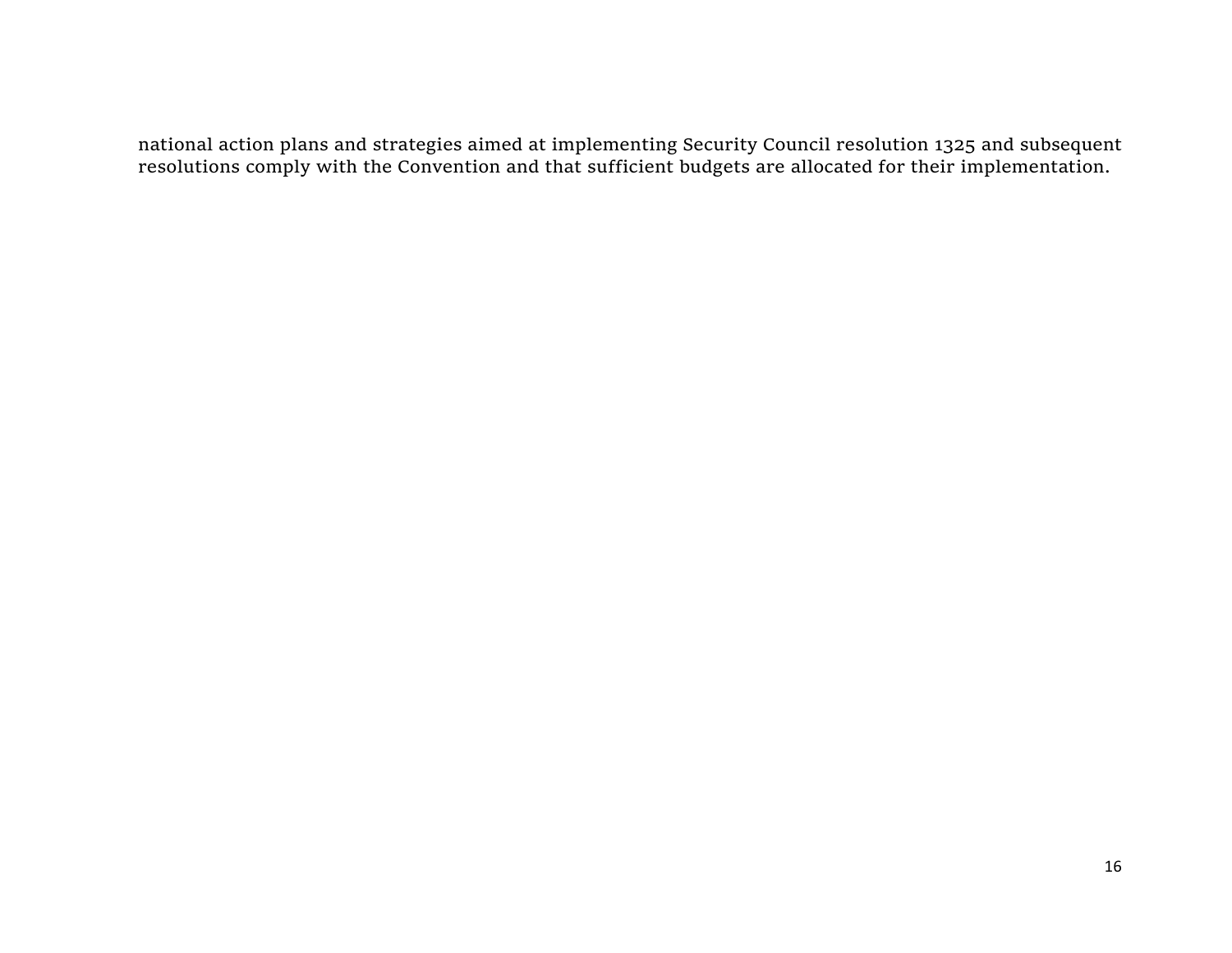## **ANNEX 3**

**Critical Path for the Implementation of the National Plan of Action on Women, Peace and Security**

| <b>STRATEGIC</b><br><b>GOAL</b> | <b>LINES OF</b><br><b>ACTION</b> | <b>ACTIVITIES</b> | <b>INDICATORS</b> | <b>GOAL</b> | <b>INSTITUTIONS</b><br><b>IN CHARGE</b> |
|---------------------------------|----------------------------------|-------------------|-------------------|-------------|-----------------------------------------|
|                                 |                                  |                   |                   |             |                                         |

## **I. Prevention**

| Disseminate<br>$1. -$ | Design and $(i)$<br>1.  | mobile<br>Establish      | a) Number |                  | 0f   | Conduct<br>two     | <b>SEDENA</b>    |
|-----------------------|-------------------------|--------------------------|-----------|------------------|------|--------------------|------------------|
| raise<br>and          | implement<br>a l        | teams in the 12 military |           | training courses |      | outreach           | <b>SEMAR</b>     |
| awareness             | dissemination           | and 8 naval regions to   |           | for women        | in   | campaigns (one at  | SRE              |
| military<br>among     | campaign on the $\vert$ | raise awareness among    | uniform   |                  |      | the beginning of   | SSPC             |
| police<br>and         | role of women and       | military and<br>naval    |           | participating    | in   | the project and    | <b>INMUJERES</b> |
| personnel about       | gender                  | personnel (women and     | Peace     |                  |      | the second in the  |                  |
| role<br>of<br>the     | in<br>perspective       | commanders) about the    |           | Operations.      |      | third year of the  |                  |
| in<br>women           | Nations<br>United       | role of women in Peace   |           |                  |      | project) covering  |                  |
| conflict              | Peace Operations.       | Operations.              | b) Number |                  | of   | military<br>the 12 |                  |
| prevention<br>and     |                         |                          | women     |                  | in   | regions<br>and 8   |                  |
| peace processes.      |                         | Implement<br>ii)<br>a    | uniform   |                  | who  | naval regions.     |                  |
|                       |                         | dissemination<br>and     | have      |                  | been |                    |                  |
|                       |                         | campaign<br>awareness    | informed  | about            |      | Conduct<br>an      |                  |
|                       |                         | with the participation   |           | opportunities to |      | outreach           |                  |
|                       |                         | of specialized military  |           | participate      | in   | campaign<br>to     |                  |
|                       |                         | and<br>naval<br>women    | Peace     |                  |      | the<br>encourage   |                  |
|                       |                         | personnel -including     |           | Operations,      |      | nomination<br>of   |                  |
|                       |                         | Mexican women who        | taking    |                  | into | police<br>women    |                  |
|                       |                         | have participated in     |           | account relevant |      | officers in peace  |                  |
|                       |                         | United Nations Peace     |           | nomination       |      | operations.        |                  |
|                       |                         | Operations.              |           | procedures,      |      |                    |                  |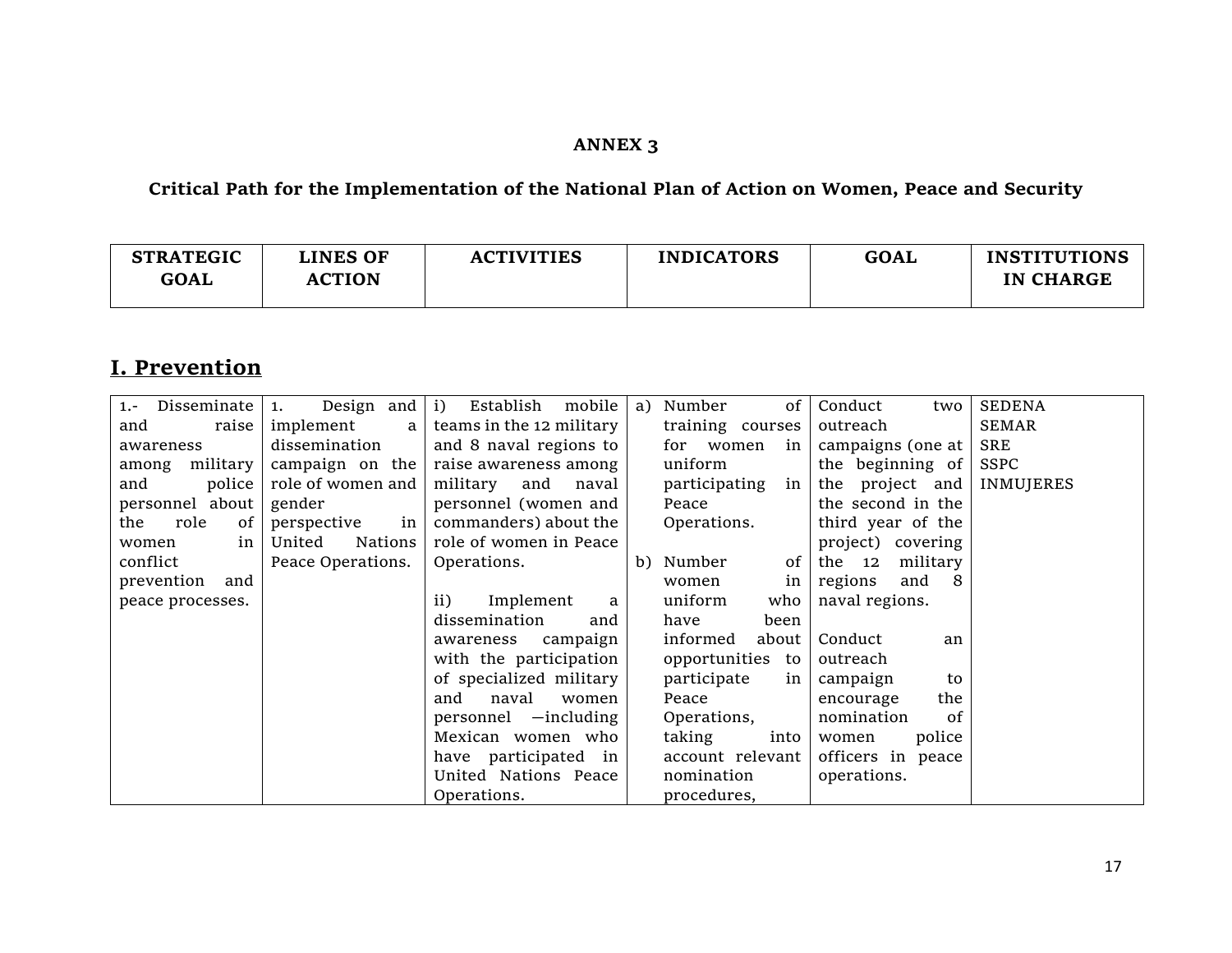|                                                                                                                                                                                        |                                                                                                                                                                                                                                                                                                                  |                                                                                                                                                                                                                                                                                                                                                                                              | costs,<br>and<br>benefits.                                                                                                                                                                                             |                                                                                                                                                                                                                                                                       |                                                                      |
|----------------------------------------------------------------------------------------------------------------------------------------------------------------------------------------|------------------------------------------------------------------------------------------------------------------------------------------------------------------------------------------------------------------------------------------------------------------------------------------------------------------|----------------------------------------------------------------------------------------------------------------------------------------------------------------------------------------------------------------------------------------------------------------------------------------------------------------------------------------------------------------------------------------------|------------------------------------------------------------------------------------------------------------------------------------------------------------------------------------------------------------------------|-----------------------------------------------------------------------------------------------------------------------------------------------------------------------------------------------------------------------------------------------------------------------|----------------------------------------------------------------------|
| Promote<br>2.<br>gender<br>mainstreaming<br>among<br>the<br>institutions<br>responsible<br>for<br>peacekeeping<br>and security in<br>Mexico,<br>particularly<br>at<br>the local level. | Train public<br>1.<br>officials,<br>particularly at the<br>municipal level,<br>on the meaning of<br>gender-responsive<br>peace<br>processes<br>women's<br>and<br>empowerment.<br>2. Promote actions<br>to improve public<br>spaces based on<br>an approach<br>of <sub>l</sub><br>cities<br>safe<br>for<br>women. | i)<br>Promote training<br>for<br>public<br>programs<br>officials,<br>particularly<br>at the municipal level,<br>on the meaning of<br>gender-responsive<br>peace processes and<br>the empowerment of<br>women and girls.<br>ii) Undertake actions to<br>contribute<br>to<br>the<br>improvement of safe<br>spaces and, thereby, to<br>the protection<br>and<br>security of women and<br>girls. | a) Number of public<br>officials trained on<br>meaning<br>the<br>0f<br>gender-responsive<br>peace processes.<br>b) Promote actions<br>to improve public<br>spaces based on an<br>approach of safe<br>cities for women. | Carry out training<br>for public officials<br>per year.<br>Promote specific<br>aimed<br>measures<br>improving<br>at<br>public spaces (to<br>be defined)                                                                                                               | <b>INMUJERES</b><br><b>UN Women</b>                                  |
| Mainstream<br>3.<br>gender<br>into<br>peacebuilding<br>and<br>security<br>processes in the<br>national<br>territory.                                                                   | Promote the<br>1.<br>training of police<br>institutions in the<br>prevention<br>of<br>violence<br>against<br>women and girls,<br>particular<br>in<br>sexual<br>and<br>gender-based<br>violence, all from<br>gender<br>and<br>a<br>intercultural<br>perspective.                                                  | i) Develop a program of<br>gender-responsive and<br>rights-based<br>women<br>training<br>and/or<br>workshops for police<br>performance<br>in<br>peacebuilding<br>and<br>security processes.<br>ii) Train and integrate<br>gender-responsive and<br>intersectional<br>police<br>forces specialized in<br>the<br>prevention,                                                                   | Number of trainings<br>and/or<br>workshops<br>that<br>incorporate<br>gender content for<br>the construction of<br>peace and security<br>for women.<br>Number of "Gender<br>Missions"<br>formed<br>and integrated.      | Carry out training<br>and/or workshops<br>directed<br>to<br>officials<br>of<br>the<br>Secretariat<br>of<br>Security<br>and<br>Citizen Protection<br>and<br>other<br>agencies in charge<br>of public security<br>at the federal,<br>local,<br>and<br>municipal levels. | <b>SSPC</b><br><b>INMUJERES</b><br>SEDENA/CECOPAM<br><b>UN WOMEN</b> |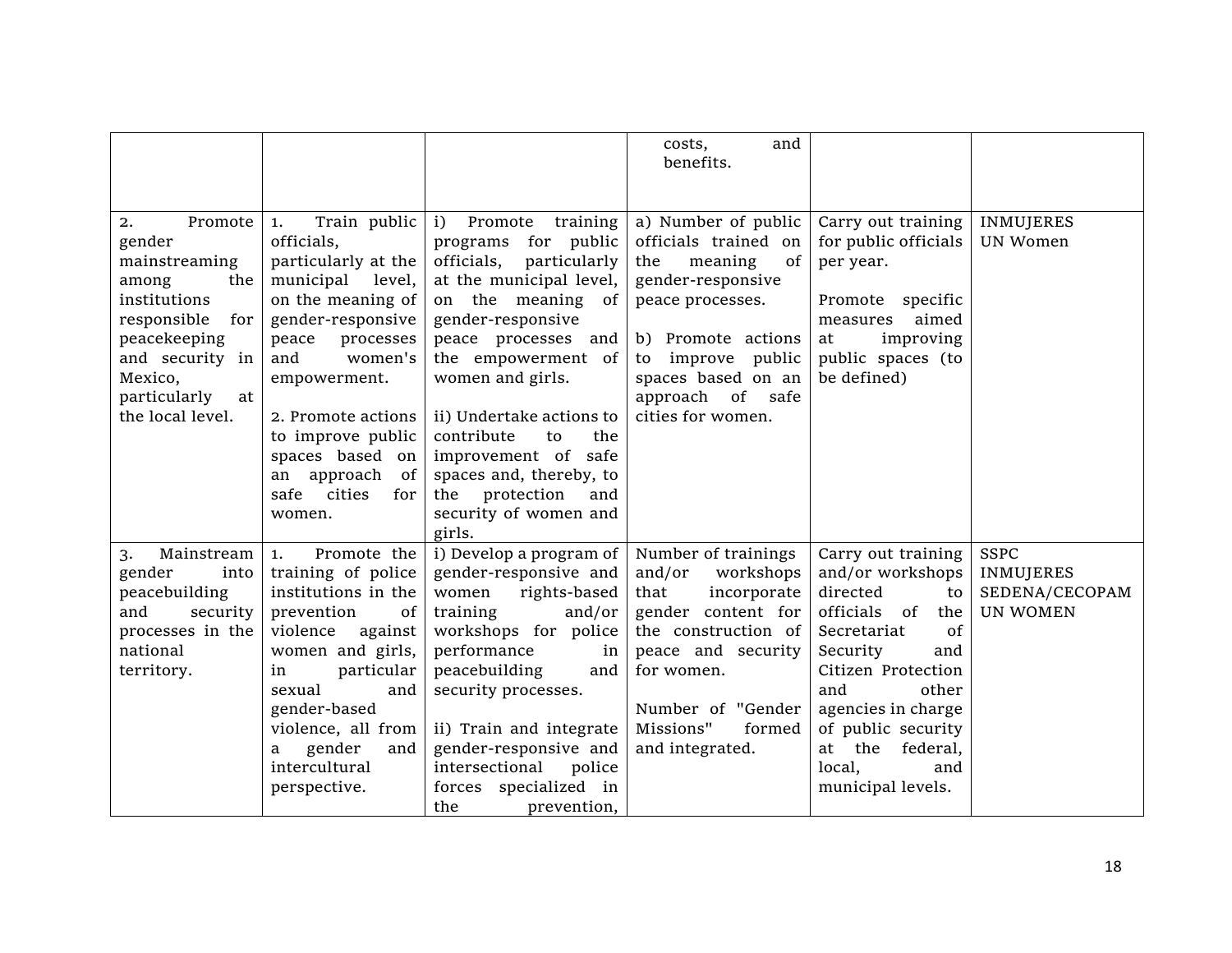|                             | 2. Create police investigation, and            | Formation of 15   |  |
|-----------------------------|------------------------------------------------|-------------------|--|
|                             | forces specialized prosecution of crimes       | Specialized Units |  |
|                             | in the prevention, of violence against         | in Gender         |  |
|                             | investigation, and women in order to           | Missions          |  |
| prosecution of establish    |                                                | "Women, Peace     |  |
|                             | crimes of violence   comprehensive actions     | and Security"     |  |
|                             | against women as $\vert$ aimed at guaranteeing |                   |  |
|                             | part of the the life, security, and            |                   |  |
|                             | deployment of $\vert$ human rights of women    |                   |  |
| Gender Missions: and girls. |                                                |                   |  |
| "Women, Peace,              |                                                |                   |  |
| and Security"               |                                                |                   |  |

## **II. Participation**

| the<br>4. Enhance | 1. Specialization   | of<br>i)<br>Development | Number of<br>a)  | Two specialized      | <b>SRE</b>    |
|-------------------|---------------------|-------------------------|------------------|----------------------|---------------|
| substantive       | of CECOPAM as a     | CECOPAM as a pre-       | specialized      | by<br>courses        | <b>SEDENA</b> |
| participation and | pre-deployment      | deployment<br>training  | courses given at | <b>CECOPAM</b><br>on | <b>SEMAR</b>  |
| pre-deployment    | training center on  | center on gender and    | CECOPAM on       | gender and the       | <b>SSPC</b>   |
| training<br>0f    | gender and the      | the Women, Peace and    | gender issues    | Women,<br>Peace      | UN WOMEN      |
| in<br>women       | Women, Peace and    | Security Agenda.        | and on the       | and<br>Security      |               |
| uniform<br>in     | Security Agenda.    |                         | Women, Peace     | agenda.              |               |
| United<br>Nations |                     | Promote training<br>ii) | and Security     |                      |               |
| Peace             | 2.- Strengthen the  | military<br>for<br>and  | agenda.          | uniformed<br>60      |               |
| Operations.       | pre-deployment      | policewomen,            | Number of<br>b)  | trained<br>women     |               |
|                   | training of women   | including<br>foreign    | uniformed        | per year.            |               |
|                   | in the military and | women, in the courses   | women trained    |                      |               |
|                   | police fields, as   | given by CECOPAM.       | in the courses   | Participation<br>0f  |               |
|                   | well as<br>in the   |                         | given at         | two women<br>in      |               |
|                   | United<br>Nations   | iii) Incorporate in the | CECOPAM.         | uniform in<br>the    |               |
|                   | Peace Operations.   | training programs of    | Number of<br>C)  | courses given by     |               |
|                   |                     | CECOPAM, specialized    | uniformed        | Women<br>UN.         |               |
|                   |                     | language courses to     | women who        | abroad.              |               |
|                   |                     | the<br>strengthen       | participated in  |                      |               |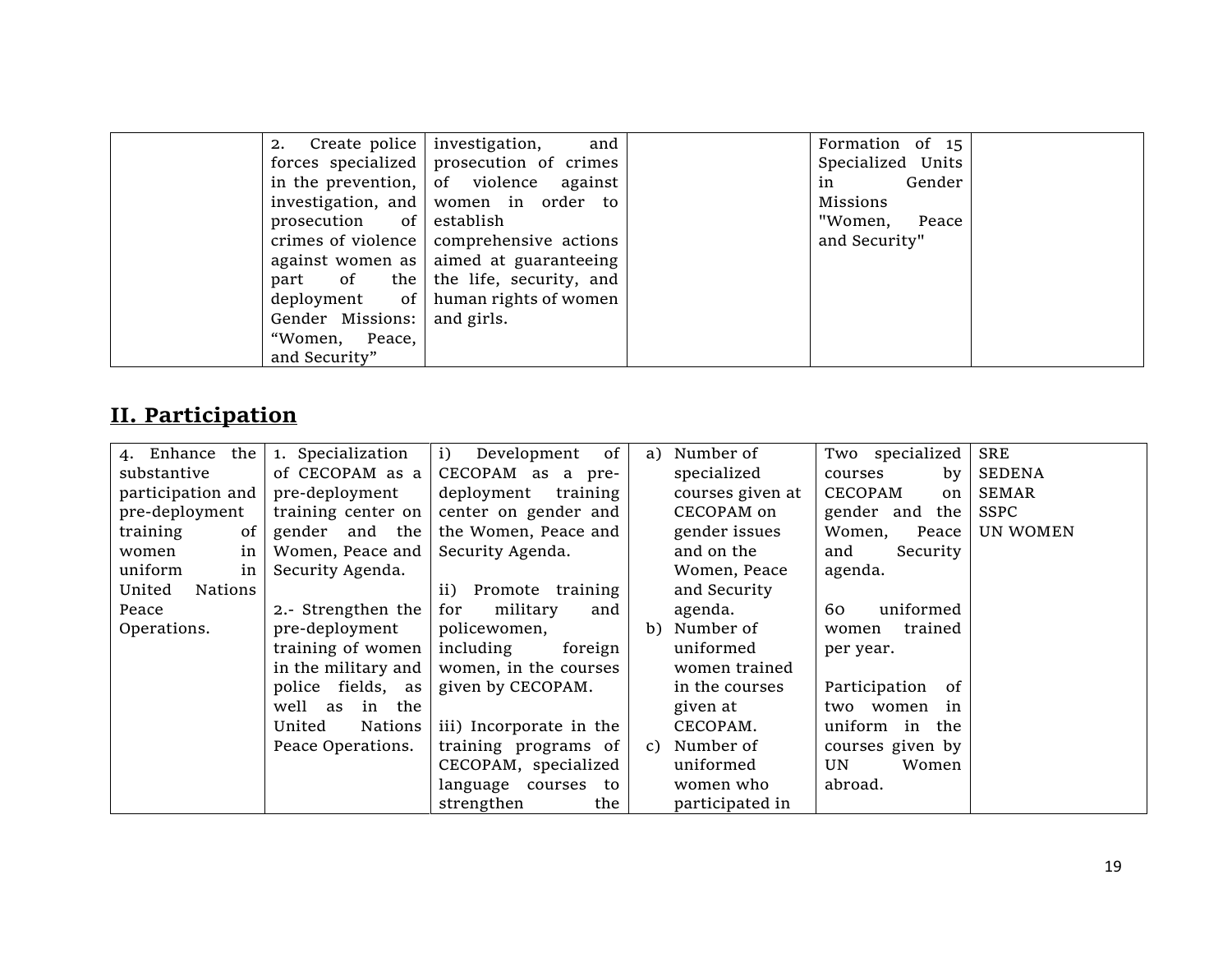|                     |                            | training of women in     | the specialized              |                   |               |
|---------------------|----------------------------|--------------------------|------------------------------|-------------------|---------------|
|                     |                            | uniform<br>in<br>peace   | language                     |                   |               |
|                     |                            | operations.              | courses.                     |                   |               |
|                     |                            |                          | Number<br>of<br>d)           |                   |               |
|                     |                            | iv)<br>Promote<br>the    | women<br>in                  |                   |               |
|                     |                            | specialized<br>pre-      | uniform<br>who               |                   |               |
|                     |                            | deployment               | participated<br>in           |                   |               |
|                     |                            | participation<br>of      | UN<br>Women                  |                   |               |
|                     |                            | military<br>and          | courses.                     |                   |               |
|                     |                            | policewomen<br>in        |                              |                   |               |
|                     |                            | UN<br>courses given by   |                              |                   |               |
|                     |                            | in<br>Women<br>various   |                              |                   |               |
|                     |                            | headquarters, as well    |                              |                   |               |
|                     |                            | as in foreign training   |                              |                   |               |
|                     |                            | centers.                 |                              |                   |               |
| Ensure the<br>5.    | Increase<br>$1.7 -$<br>the | i)<br>Ensure<br>the      | a) Number<br>$of \vert$      | Ensure that more  | <b>SEDENA</b> |
| substantive         | number<br>0f               | substantive              | women                        | than 15 percent   | <b>SEMAR</b>  |
| participation<br>of | nominations<br>0f          | participation<br>of      | nominated to                 | deployed<br>of    | <b>SSPC</b>   |
| in<br>women         | women in uniform           | women in uniform in      | fill a vacant                | personnel<br>are  | <b>SRE</b>    |
| uniform in Peace    | for<br>vacant              | Peace Operations.        | position<br>in               | women<br>in       |               |
| Operations.         | positions in United        |                          | United                       | uniform.          |               |
|                     | <b>Nations</b>             | ii) Design measures to   | Nations peace                |                   |               |
|                     | Operations,<br>as          | encourage<br>the         | operations.                  | Ensure that the   |               |
|                     | well as for senior         | appointment of women     |                              | of<br>percentage  |               |
|                     | positions at United        | officers<br>police<br>to | b) Number of women           | women<br>police   |               |
|                     | Nations                    | United Nations peace     | in uniform deployed          | nominated is met  |               |
|                     | Headquarters.              | operations.              | United Nations<br>in         | and expanded to   |               |
|                     |                            |                          | peace operations.            | meet<br>the       |               |
|                     | Advance<br>the<br>$2. -$   | iii) Prepare a report on |                              | standards<br>for  |               |
|                     | identification<br>of       | barriers<br>the<br>that  | Number<br>of<br>$\mathbf{C}$ | women's           |               |
|                     | barriers to ensure         | prevent<br>the           | measures designed to         | participation set |               |
|                     | substantive                | substantive              | encourage<br>the             | by the United     |               |
|                     | participation<br>of        | participation<br>of      | application of women         | Nations.          |               |
|                     | women in uniform           | women in uniform in      | police officers in UN        |                   |               |
|                     |                            |                          | peace operations.            |                   |               |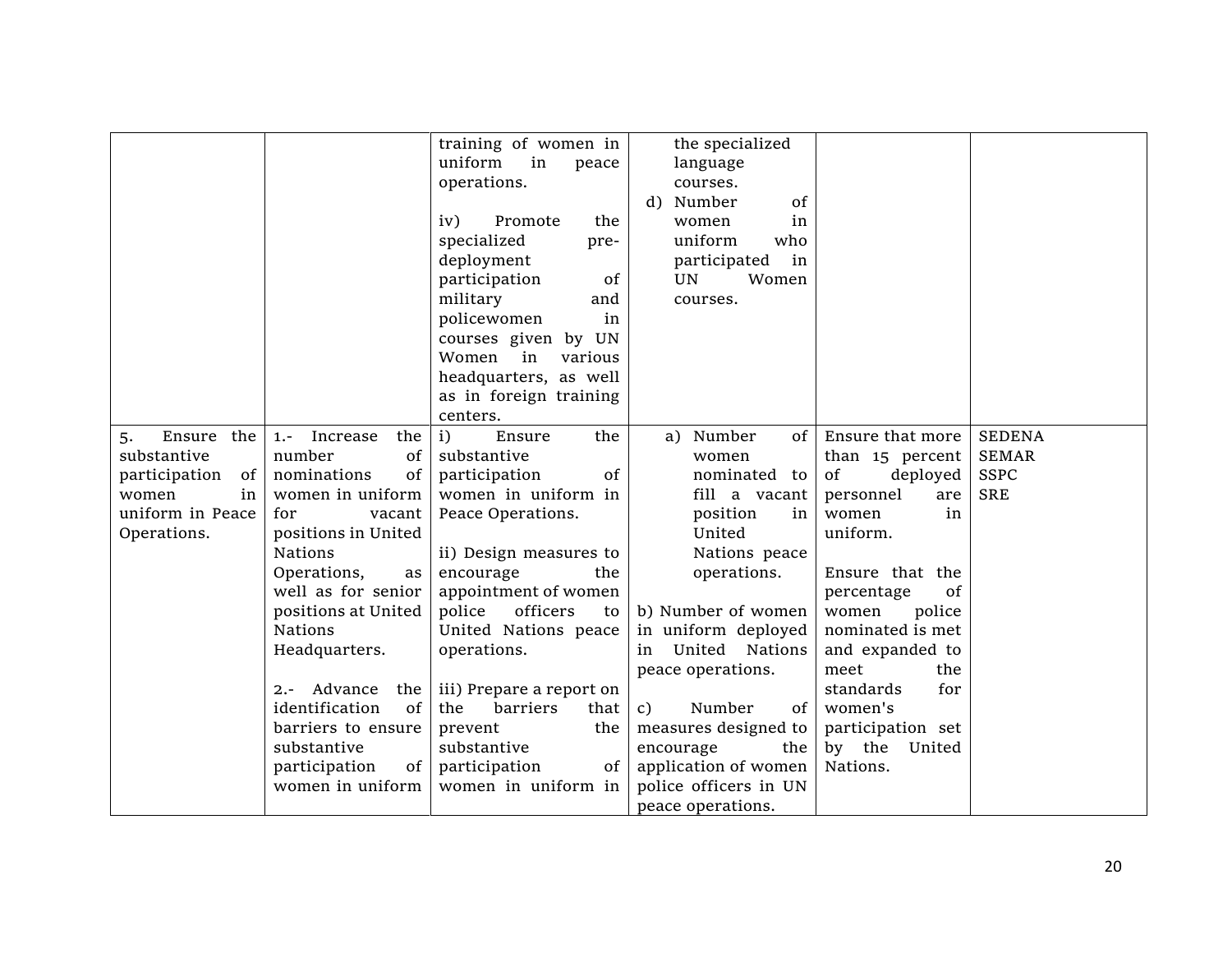|                                                                                                                                                                         | in United Nations                                                                                                                                                                                                                                                                                                                        | United Nations peace                                                                                                                                                                                                                                                                                                                                                                                                                                                                           |                                                                                                                                                                                                                                                              |                                                                                                                                                                                                                                                                                          |                                                                                |
|-------------------------------------------------------------------------------------------------------------------------------------------------------------------------|------------------------------------------------------------------------------------------------------------------------------------------------------------------------------------------------------------------------------------------------------------------------------------------------------------------------------------------|------------------------------------------------------------------------------------------------------------------------------------------------------------------------------------------------------------------------------------------------------------------------------------------------------------------------------------------------------------------------------------------------------------------------------------------------------------------------------------------------|--------------------------------------------------------------------------------------------------------------------------------------------------------------------------------------------------------------------------------------------------------------|------------------------------------------------------------------------------------------------------------------------------------------------------------------------------------------------------------------------------------------------------------------------------------------|--------------------------------------------------------------------------------|
| 6. Promote<br>the<br>creation<br>of<br>networks<br>0f<br>women<br>peacemakers.                                                                                          | Peace Operations.<br>Promote<br>the<br>1.<br>creation<br>of<br>of<br>networks<br>women<br>peacemakers<br>in<br>the<br>national<br>territory.<br>Exchange<br>2.<br>experiences<br>and<br>good<br>practices<br>derived from the<br>participation<br>of<br>women<br>in<br>the<br>implementation of<br>local<br>peacebuilding<br>strategies. | operations.<br>i) Disseminate services<br>of the municipal and<br>state<br>agencies<br>0f<br>women and the areas<br>attention<br>for<br>of<br>women, girls, boys and<br>teenagers<br>in<br>conditions of violence.<br>$\mathbf{ii}$<br>Share with the<br>national<br>and<br>international<br>armed<br>and security forces the<br>experiences and good<br>practices derived from<br>the participation of<br>in<br>the<br>women<br>of<br>implementation<br>peacebuilding<br>local<br>strategies. | a) Number<br>of<br>of<br>networks<br>women<br>peacebuilders<br>formed.<br>b) Exchange<br>experiences<br>and<br>practices<br>good<br>derived from the<br>of<br>participation<br>women in the<br>implementation<br>of<br>local<br>peacebuilding<br>strategies. | Integrate<br>50<br>citizen<br>and<br>women networks<br>in the national<br>strategy "Women<br><b>Builders of Peace</b><br>and Security" per<br>year.<br>Hold one meeting<br>or forum per year<br>with<br>international<br>experts on the<br>Women,<br>Peace<br>Security<br>and<br>agenda. | <b>SRE</b><br><b>SSPC</b><br><b>INMUJERES</b><br><b>UN WOMEN</b>               |
| Promote<br>a<br>7.<br>gender<br>perspective and<br>the<br>empowerment of<br>women<br>in<br>multilateral<br>efforts<br>for<br>international<br>and<br>peace<br>security, | In accordance<br>1.<br>with the Feminist<br>Foreign<br>Policy,<br>promote an active<br>and<br>substantive<br>participation<br>of<br>women in relevant<br>multilateral<br>forums<br>on<br>international<br>and<br>peace                                                                                                                   | iii)<br>Promote<br>the<br>participation<br>of<br>women in multilateral<br>forums on relevant<br>issues of international<br>peace and security.<br>iv) Promote initiatives<br>the<br>of<br>in<br>areas<br>mediation and special<br>political missions in initiatives presented                                                                                                                                                                                                                  | Number<br>a)<br>of<br>multilateral forums<br>and<br>meetings<br>attended by women<br>officials, experts or<br>civil<br>society<br>representatives.<br>b)<br>Number<br>$of \mid$                                                                              | Strengthen<br>the<br>presence<br>and<br>participation of<br>Mexican women<br>in international<br>regional<br>and<br>meetings.<br>Promote<br>initiatives<br>relating<br>to                                                                                                                | <b>SRE</b><br><b>SEDENA</b><br><b>SEMAR</b><br><b>INMUJERES</b><br><b>SSPC</b> |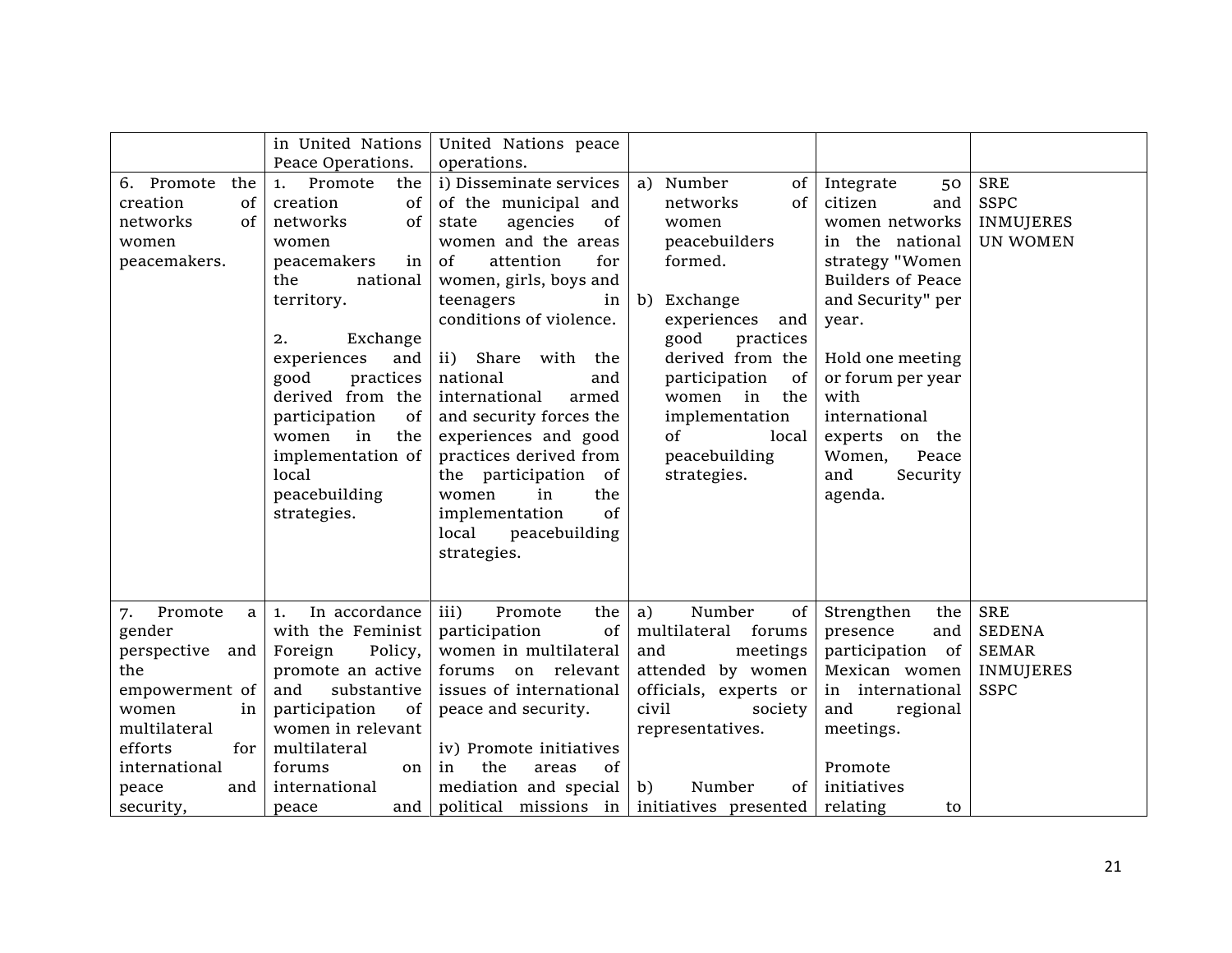| including peace   | security, including      | the United Nations and  | Mexico<br>that  <br>by           | gender equality, |
|-------------------|--------------------------|-------------------------|----------------------------------|------------------|
| processes<br>and  | the prevention and       | other multilateral and  | include references to            | the              |
| mediation         | combat of violent        | regional forums that    | gender<br>equality,              | empowerment      |
| efforts,          | extremism<br>that        | promote<br>gender       | empowerment,<br>and              | and substantive  |
| preventing<br>and | lead<br>to<br>can        | equality,               | substantive                      | participation of |
| combating         | terrorism,               | empowerment,<br>and     | participation<br>of <sub>1</sub> | women            |
| violent           | disarmament,             | substantive             | women.                           |                  |
| extremism<br>that | non-proliferation,       | participation<br>of     |                                  |                  |
| lead<br>can<br>to | and arms control,        | women<br>in<br>peace    |                                  |                  |
| terrorism,<br>as  | among others.            | processes, as well as   |                                  |                  |
| well<br>in<br>as  |                          | fight<br>against<br>the |                                  |                  |
| disarmament,      | $2. -$<br>Present        | violent extremism that  |                                  |                  |
| non-              | proposals<br>and         | can lead to terrorism,  |                                  |                  |
| proliferation,    | initiatives<br>on        | disarmament,<br>non-    |                                  |                  |
| and arms control  | gender<br>equality       | proliferation,<br>and   |                                  |                  |
|                   | and<br>the               | arms control.           |                                  |                  |
|                   | empowerment of           |                         |                                  |                  |
|                   | women in relevant        |                         |                                  |                  |
|                   | United<br><b>Nations</b> |                         |                                  |                  |
|                   | documents in the         |                         |                                  |                  |
|                   | of<br>areas              |                         |                                  |                  |
|                   | international            |                         |                                  |                  |
|                   | peace<br>and             |                         |                                  |                  |
|                   | security,                |                         |                                  |                  |
|                   | mediation efforts,       |                         |                                  |                  |
|                   | and as preventing        |                         |                                  |                  |
|                   | combating<br>and         |                         |                                  |                  |
|                   | violent extremism        |                         |                                  |                  |
|                   | that can lead to         |                         |                                  |                  |
|                   | terrorism,               |                         |                                  |                  |
|                   | disarmament,             |                         |                                  |                  |
|                   | non-proliferation,       |                         |                                  |                  |
|                   | and arms control,        |                         |                                  |                  |
|                   | among others.            |                         |                                  |                  |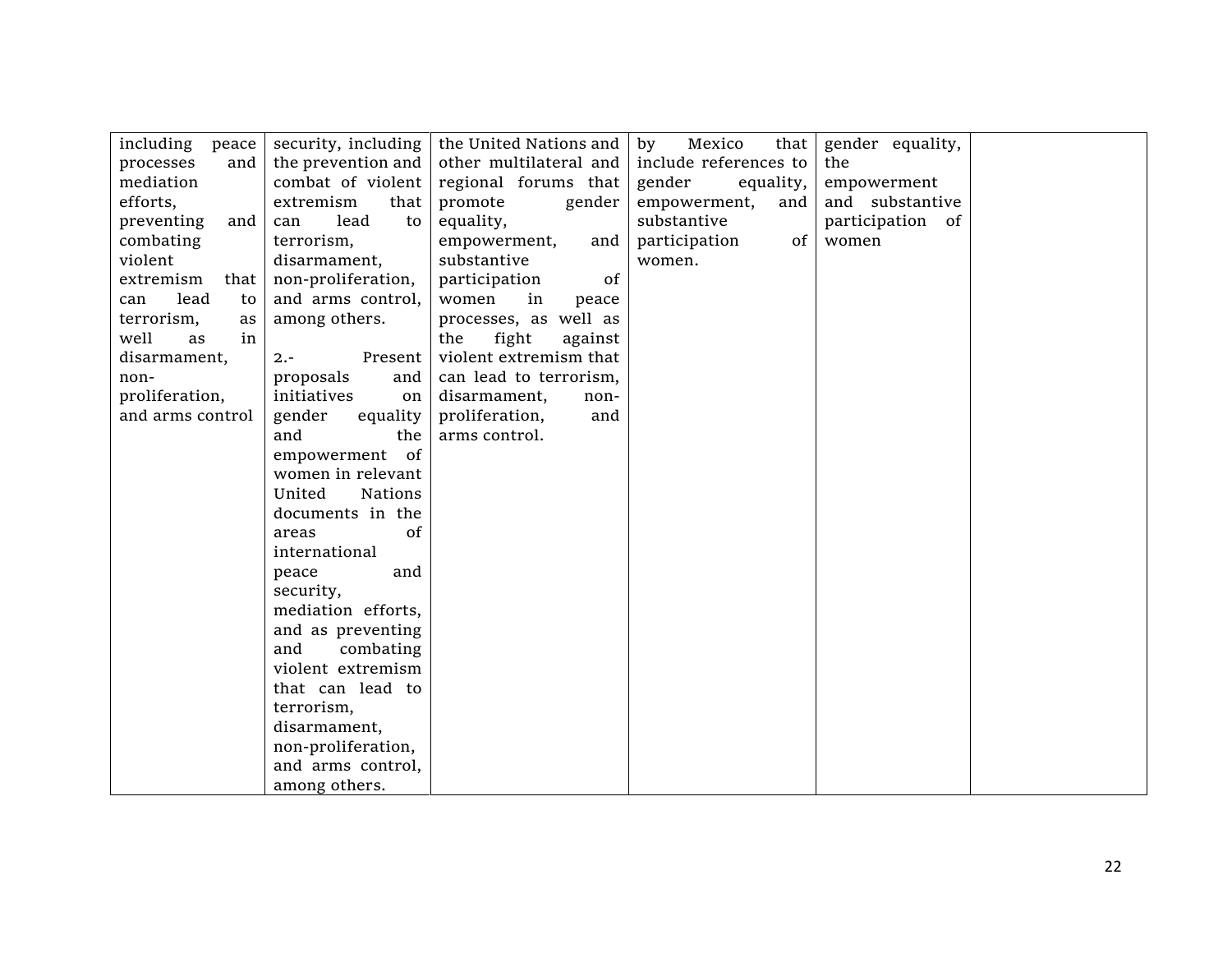## **III. Protection**

| 8.<br>Incorporate    | Strengthen           | i) Organize<br>courses | Number<br>a)<br>of           | Give three annual   | <b>SEDENA</b>    |
|----------------------|----------------------|------------------------|------------------------------|---------------------|------------------|
| the protection of    | comprehensive        | with a<br>gender       | uniformed staff who          | courses on peace    | <b>SEMAR</b>     |
| the human rights     | training in human    | perspective given      | participated<br>in           | operations with a   | <b>SSPC</b>      |
| of women and         | rights and gender    | by CECOPAM or          | specialized, gender-         | gender              | <b>SRE</b>       |
| girls<br>and         | equality for staff   | other institutions.    | responsive<br>training       | perspective<br>at   | <b>INMUJERES</b> |
| mainstream           | taking part<br>in    |                        | at CECOPAM or other          | CECOPAM<br>or       | UN Women         |
| gender in the        | peace operations,    | ii) Incorporate in the | institutions.                | other institutions. |                  |
| institutions<br>that | including in the     | academic programs      |                              |                     |                  |
| participate<br>in    | of<br>areas          | of<br>police           | b)<br>Academic               | academic<br>An      |                  |
| Peace                | prevention<br>and    | institutions<br>the    | programs of police           | program in the      |                  |
| Operations.          | care of sexual and   | topics related to      | institutions<br>that         | 0f<br>Secretariat   |                  |
|                      | gender-based         | the United Nations     | incorporate<br>the           | Security<br>and     |                  |
|                      | violence in conflict | Security<br>Council    | themes related to the        | Citizen             |                  |
|                      | and post-conflict    | Resolution 1325 on     | United<br>Nations            | Protection.         |                  |
|                      | situations.          | Women, Peace and       | Security<br>Council          |                     |                  |
|                      |                      | Security,              | Resolution 1325 on           | Eight<br>women      |                  |
|                      |                      | emphasizing on the     | Women, Peace and             | instructors of the  |                  |
|                      |                      | protection of the      | Security.                    | Secretariat<br>0f   |                  |
|                      |                      | rights of women        |                              | Security<br>and     |                  |
|                      |                      | and girls.             | c) Number of women           | Citizen Protection  |                  |
|                      |                      |                        | instructors<br>0f<br>the     | trained per year.   |                  |
|                      |                      |                        | of<br>Secretariat            |                     |                  |
|                      |                      |                        | Security and Citizen         | Five trainings in   |                  |
|                      |                      |                        | Protection<br>trained        | the Secretariat of  |                  |
|                      |                      |                        | (virtual and face-to-        | Security<br>and     |                  |
|                      |                      |                        | face) in courses given       | Citizen Protection  |                  |
|                      |                      |                        | by CECOPAM and UN            | per year.           |                  |
|                      |                      |                        | Women.                       |                     |                  |
|                      |                      |                        |                              |                     |                  |
|                      |                      |                        | d)<br>of<br>Number           |                     |                  |
|                      |                      |                        | trainings given<br>on        |                     |                  |
|                      |                      |                        | these topics in<br>the       |                     |                  |
|                      |                      |                        | Secretariat<br><sub>of</sub> |                     |                  |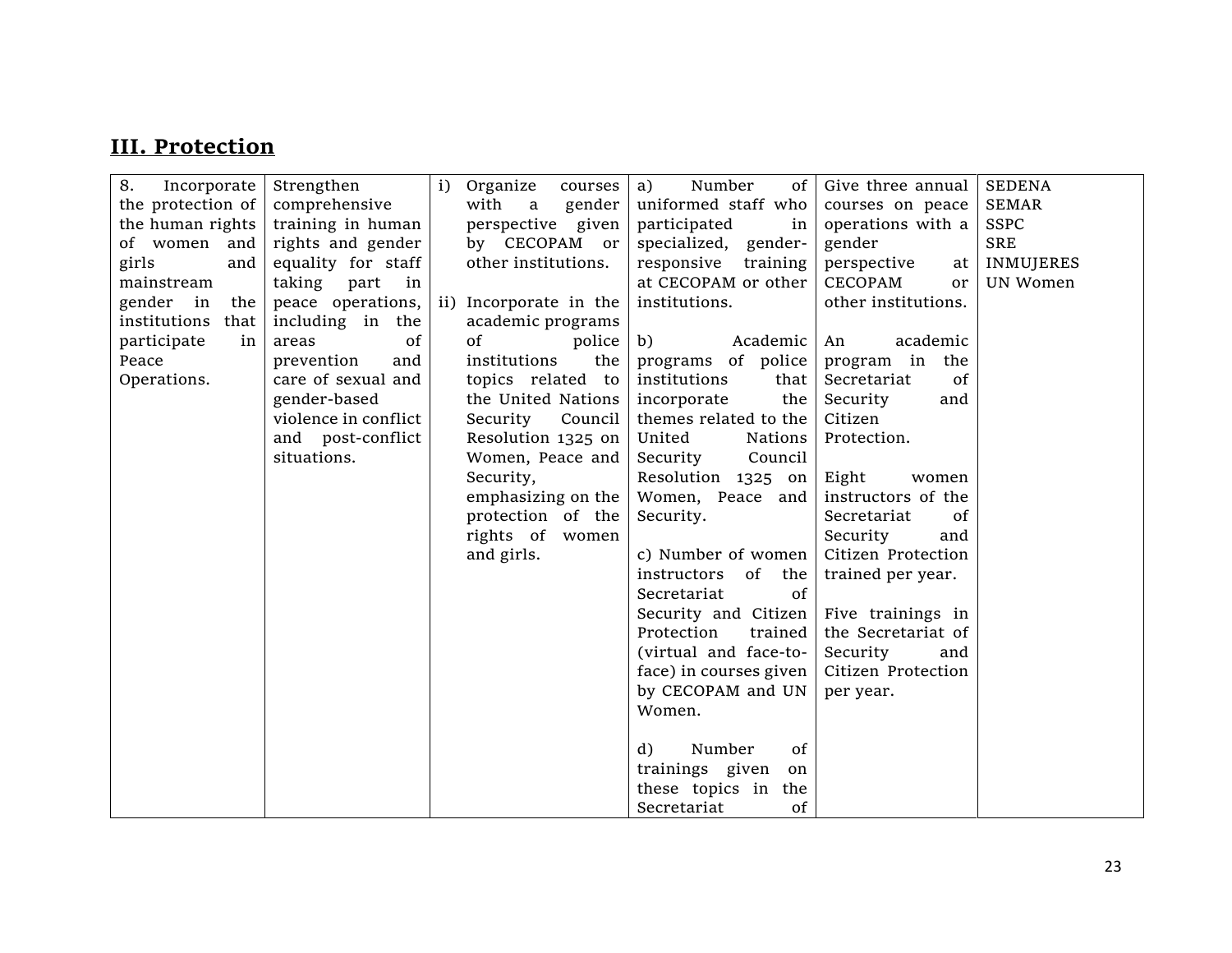|                                                                                                                                                                 |                                                                                                                                                                                           |                                                                                                                                                                                                                                                                                                                                                                                                                                                                                                                                  | Security and Citizen<br>Protection. |                                                                                                                                                                                   |                                       |
|-----------------------------------------------------------------------------------------------------------------------------------------------------------------|-------------------------------------------------------------------------------------------------------------------------------------------------------------------------------------------|----------------------------------------------------------------------------------------------------------------------------------------------------------------------------------------------------------------------------------------------------------------------------------------------------------------------------------------------------------------------------------------------------------------------------------------------------------------------------------------------------------------------------------|-------------------------------------|-----------------------------------------------------------------------------------------------------------------------------------------------------------------------------------|---------------------------------------|
| Continue<br>9.<br>promoting the<br>United Nations<br>zero tolerance<br>and respond to<br>sexual<br>exploitation and<br>abuse by the<br>Organization's<br>staff. | and full<br>the United Nations<br>zero tolerance<br>policy to prevent   policy to prevent  <br>and respond to<br>sexual<br>$exploitation$ and<br>abuse by the<br>Organization's<br>staff. | Promote training   Promote the necessary  <br>training and provide trained on the $UN$<br>observance of the   implementation of   information on the   zero tolerance policy,   personnel to be  <br>United Nations zero as well as on human<br>tolerance policy to all<br>personnel who might<br>be deployed in a PKO,<br>including<br>the<br>Voluntary Agreement<br>between the Secretary-<br>General<br>and<br>the<br>Member States of the<br>United Nations on the<br>Elimination of Sexual<br>Exploitation<br>and<br>Abuse. | Number of staff<br>rights.          | The total number<br>$\sigma$ of<br>Mexican<br>deployed in a PKO<br>must<br>have<br>previous training<br>on human rights<br>and the United<br>Nations<br>zero<br>tolerance policy. | <b>SEDENA</b><br><b>SEMAR</b><br>SSPC |

# **IV. Relief and recovery**

| Support<br>10.          | Promote                                                                         | -in the Promote statements Number         | of l   | Promote initiatives          | <b>SRE</b>   |
|-------------------------|---------------------------------------------------------------------------------|-------------------------------------------|--------|------------------------------|--------------|
| gender                  | United Nations and and initiatives by initiatives                               |                                           |        | on this issue, each   SEDENA |              |
| mainstreaming           | other                                                                           | relevant Mexico in the promoted by Mexico |        | year.                        | <b>SEMAR</b> |
| aid<br>in               | and   multilateral forums $-$   United Nations and $\vert$ at the               |                                           | United |                              |              |
| humanitarian            | efforts to mainstream $\vert$ other multilateral $\vert$ Nations and other      |                                           |        |                              |              |
| assistance              | gender and the role of $\vert$ forums that include $\vert$ multilateral forums. |                                           |        |                              |              |
| efforts, as well as $ $ | in<br>women                                                                     | references to<br>the                      |        |                              |              |
| in post-conflict        | multilateral                                                                    | 0f<br>importance                          |        |                              |              |
| peacebuilding.          | humanitarian                                                                    | mainstreaming                             |        |                              |              |
|                         | assistance<br>and                                                               | gender and the role                       |        |                              |              |
|                         |                                                                                 | in<br>women<br>Ωt                         |        |                              |              |